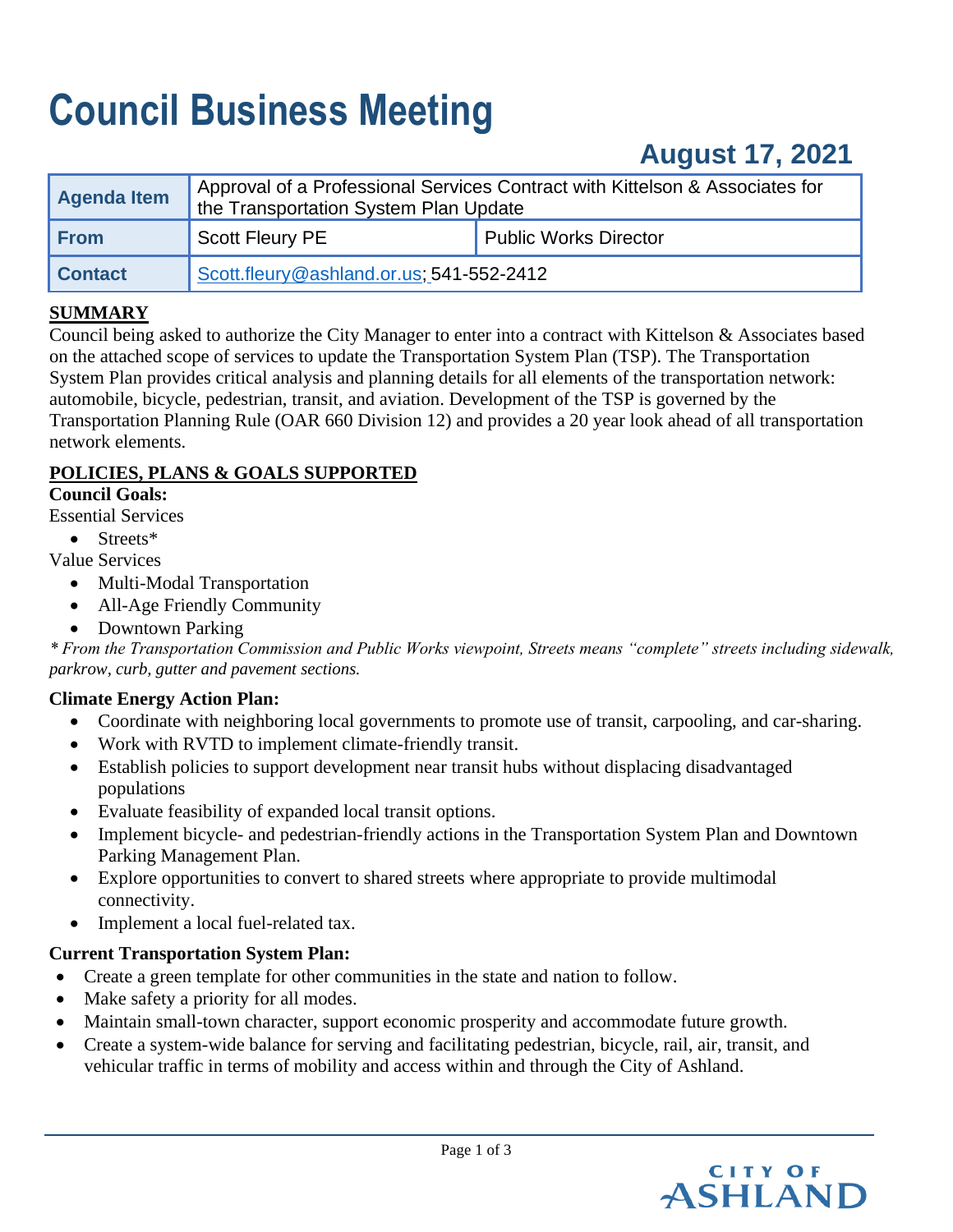## **Department Goals:**

- Maintain existing infrastructure to meet regulatory requirements and minimize life-cycle costs.
- Deliver timely life cycle capital improvement projects.
- Maintain and improve infrastructure that enhances the economic vitality of the community.
- Evaluate all city infrastructure regarding planning management and financial resources.

## **PREVIOUS COUNCIL ACTION**

The Council has previously approved professional services contracts for TSP development. The last TSP was approved and amended into the comprehensive plan in 2013.

## **BACKGROUND AND ADDITIONAL INFORMATION**

Public Works has recommended to Council that major master plans be updated on a seven to ten year basis to account for changes within the system. Major changes can include updates to policies (local, state, federal), regulatory requirements, technology enhancements, and land use changes. The last TSP was completed in October 2012 and amended into the City Comprehensive Plan by Council approval in March 2013.

Transportation networks and associated technologies are rapidly changing, and appropriate transportation system planning associated with adjacent land uses is important. Public Works is recommending moving forward with a TSP update at this time as numerous changes and improvements have occurred since the last plan was adopted including adoptions of the Climate Energy Action Plan (CEAP), approval of the transportation network company ordinance, completion of the Transit Feasibility Study, statewide changes in transportation funding with the passing of HB 2017, the community focus on providing an all ages all abilities complete network, Transit Triangle overlay, and potential future annexations including the proposed Grand Terrace Development.

The scope of work for the TSP update follows the requirements of the Oregon transportation planning rule along with providing a robust public input process in order to final TSP document that best fits the needs of the City of Ashland. The full scope of services is provided as in Attachment 1. The major tasks items for the TSP update include:

- 1. Develop Public Engagement Plan
- 2. Goals and Objectives
- 3. Existing Conditions
- 4. Future Conditions
- 5. Solutions Development and Evaluation
- 6. Funding Program
- 7. Final Documentation
- 8. Plan Adoption

## Request for Proposal

On September 10, 2019, a Qualifications Based Selection (QBS) Proposal for professional services for a Transportation System Plan Update (TSP) was advertised on the Oregon Procurement Information Network (ORPIN), in the Daily Journal of Commerce, the Mail Tribune, and posted on the City's website. This solicitation document was developed internally by staff and approved by the Legal Department prior to release. A qualifications selection process entails selecting a consultant solely on their qualifications to perform the proposals scope of work. Once a consultant is selected a final scope and associated fee is developed through a negotiation process.

On October 10, 2019, the City of Ashland received just one proposal to provide professional services for the development of the Ashland Transportation System Plan Update. A scoring team of Karl Johnson, Associate Engineer, Derek Severson, Senior Planner, Linda Peterson-Adams, Transportation Commissioner and Scott Fleury, Public Works Director, completed a comprehensive review of the proposal. The proposal was scored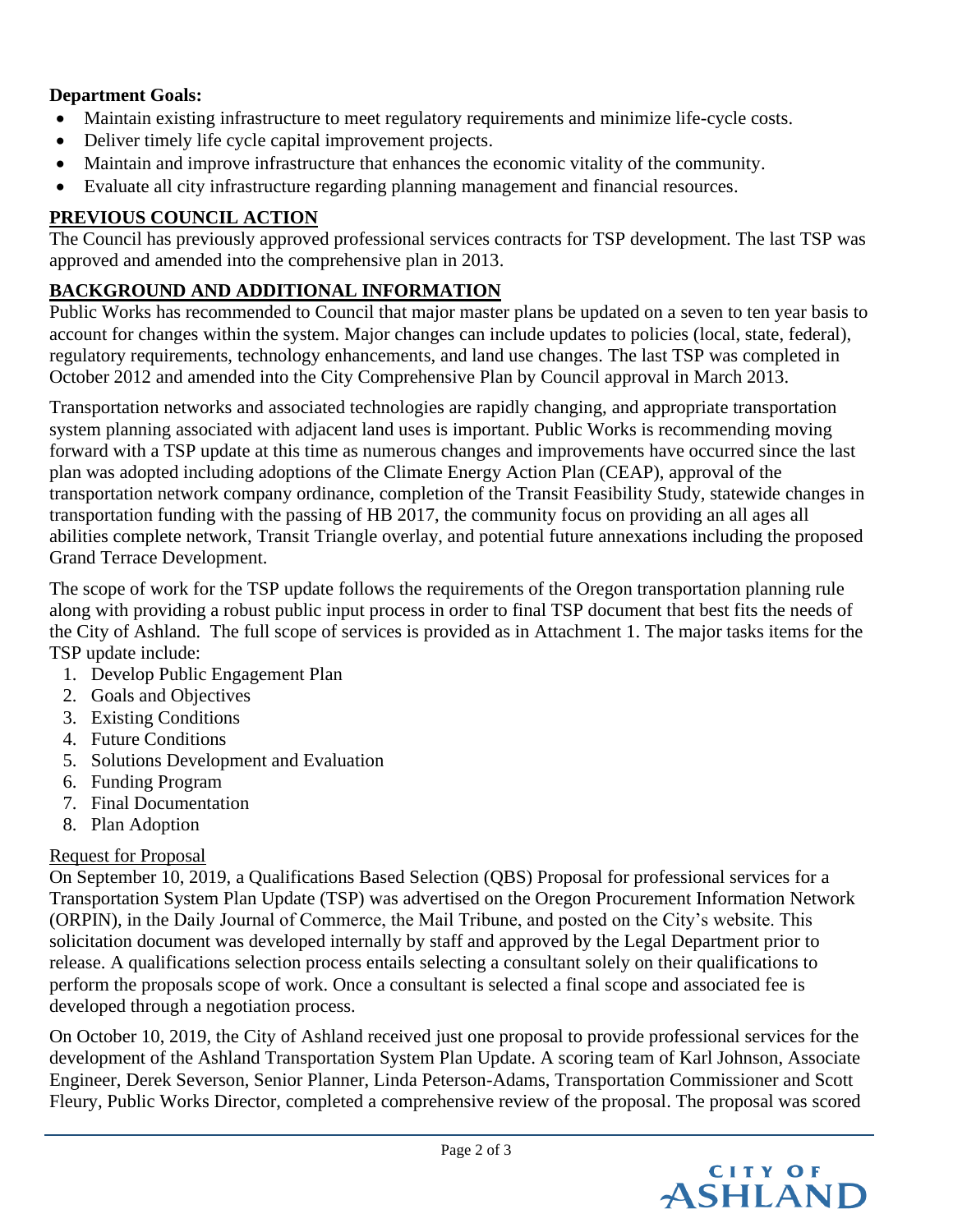in accordance with the criteria listed in the QBS Proposal document. Scoring was conducted individually and independently by each team member. The results of the scoring are as follows:

| CONSULTANT           | <b>TOTAL SCORE</b> | <b>RANK</b> |
|----------------------|--------------------|-------------|
| Kittelson Associates | 352                |             |

| Criteria                                 | <b>Maximum Score</b> |  |
|------------------------------------------|----------------------|--|
| Project Approach                         |                      |  |
| Project Experience                       |                      |  |
| Project Team Experience                  |                      |  |
| Ability to Successfully Complete Similar |                      |  |
| Projects on Time and Within Budget       |                      |  |
| <b>TOTAL 100 Points</b>                  |                      |  |

Even though the City received only one proposal document for the TSP update project, after initial scoring was completed Public Works staff decided it was best to move forward with Kittelson & Associates to the scope and fee negotiation phase. Through an iterative process of staff meetings with the consultant and Transportation Commission review of the documents, a final scope and fee was developed.

The original intent was to award the professional services contract to Kittelson Associates in the spring of 2020, but that decision was delayed due to the COVID-19 Pandemic and to be reassessed in the future as to a more appropriate time to begin the project. Now that things are reopening and the 2021-2023 Budget has been approved, staff and the Transportation Commission believe the time is right to begin the TSP update. The Transportation Commission has reviewed the scope at the May, June and July Commission meetings and is confident the scope meets their expectations moving forward for the TSP update.

## **The Transportation Commission motion (July 2021):**

## **Graf motions to recommend the Ashland City Council approve a professional services contract with Kittelson Associates for the Transportation System Plan Update. Danner seconds. All Ayes, Motion Carries.**

## **FISCAL IMPACTS**

The proposed fee for the scope of services is \$243,258.69. The project is SDC eligible and budgeted at \$300,000 within the current biennium budget. Additional costs include staff soft costs associated with managing the project.

## **STAFF RECOMMENDATION**

Staff recommends approval of the professional services contract with Kittelson Associates for the Transportation System Plan Update project.

## **ACTIONS, OPTIONS & POTENTIAL MOTIONS**

- 1. I move to approve to approve a professional services contract with Kittelson Associates in the amount of \$243,258.69.
- 2. I move to amend the scope of service, [add amendment]

## **REFERENCES & ATTACHMENTS**

Attachment 1: Kittelson Associates Scope of Services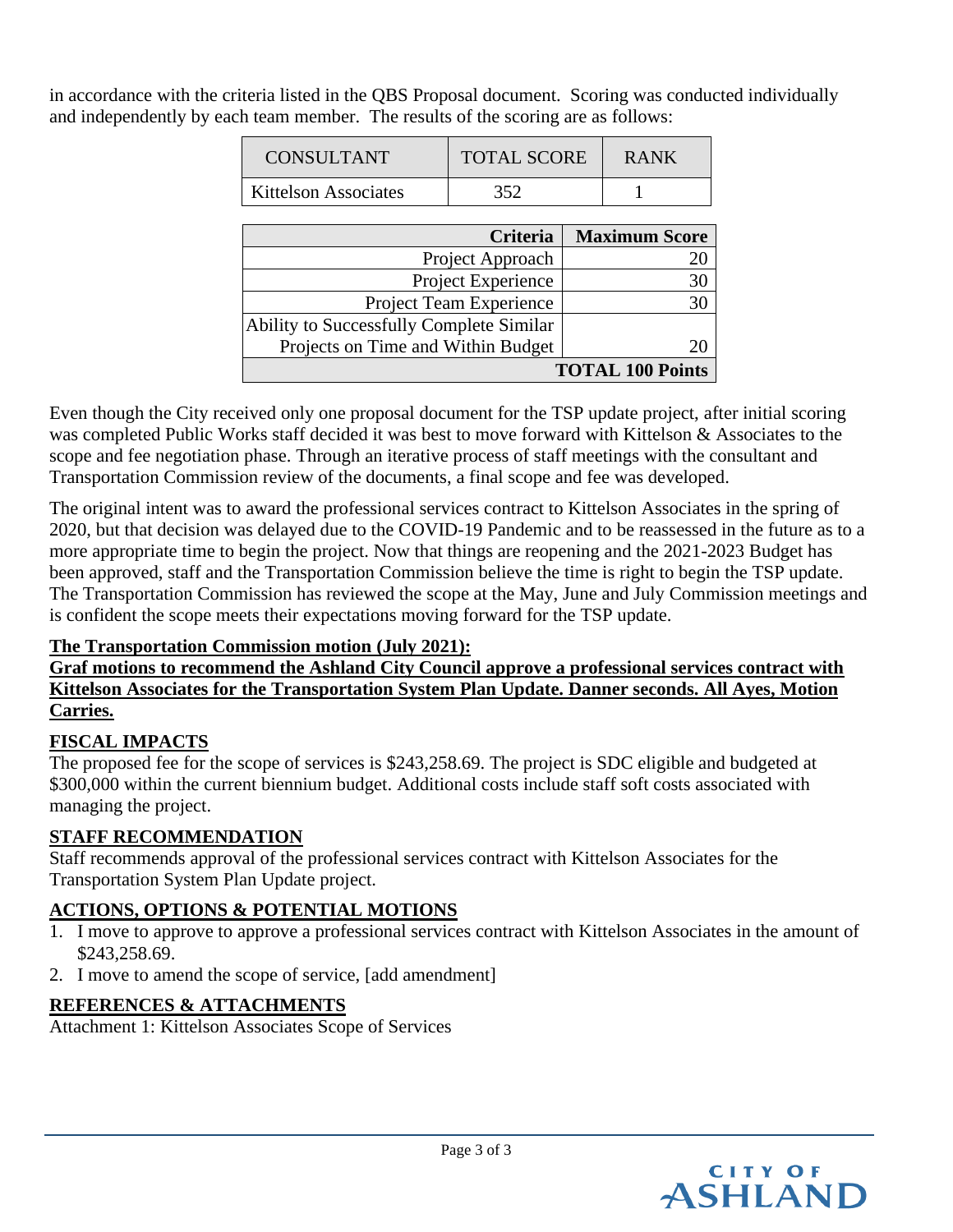

## **ASHLAND TRANSPORTATION SYSTEM PLAN - SCOPE OF WORK**

## **General Requirements**

**Personnel, Materials, and Equipment:** The consultant shall provide qualified and competent personnel and shall furnish all supplies, equipment, tools and incidentals required to accomplish the work. All materials and supplies shall be of good quality and suitable for the assigned work.

**Safety Equipment:** The consultant shall provide and use all safety equipment including, and not limited to hard hats, safety vests and clothing as required by state and federal regulations and department policies and procedures.

**Professional Responsibilities:** The consultant shall perform the work using the standards of care, skill and diligence normally provided by a professional in the performance of such services in respect to similar work and shall comply will all applicable codes and standards.

**Project Management:** The consultant and the City staff will meet monthly throughout the duration of the project. The objectives of the meetings will include reviewing the scope, budget, schedule and deliverables. The consultant will organize and manage the consultant project team and coordinate with city project manager and City staff. *Project management will also include coordination with all affected agencies‐including but not limited to, Jackson County, Rogue Valley Transportation District, Rogue Valley Metropolitan Planning Organization, and the Oregon Department of Transportation.*

**Monthly Invoices and Progress Reports:** The consultant shall prepare monthly invoices and progress reports including the following:

- Work completed during the month by work task as a percentage of completion
- Needs for additional information, reviews, or changes to the scope of work
- Scope, schedule, and budget issues and changes

## **Specific Requirements**

The City of Ashland (City) is seeking professional consultant services for Project 2019‐02 Transportation System Plan (TSP) Update. The purpose of this project is to provide an update to the City's 2013 adopted Transportation System Plan. The current plan conforms with the Transportation Planning Rule (TPR) and outlines the City's goals and the multi-modal network projects to meet these goals. Since adoption of the plan in 2013 numerous things have changed which require an update to the TSP. The update shall be consistent with the 2019 Oregon Department of Transportation TSP guidelines.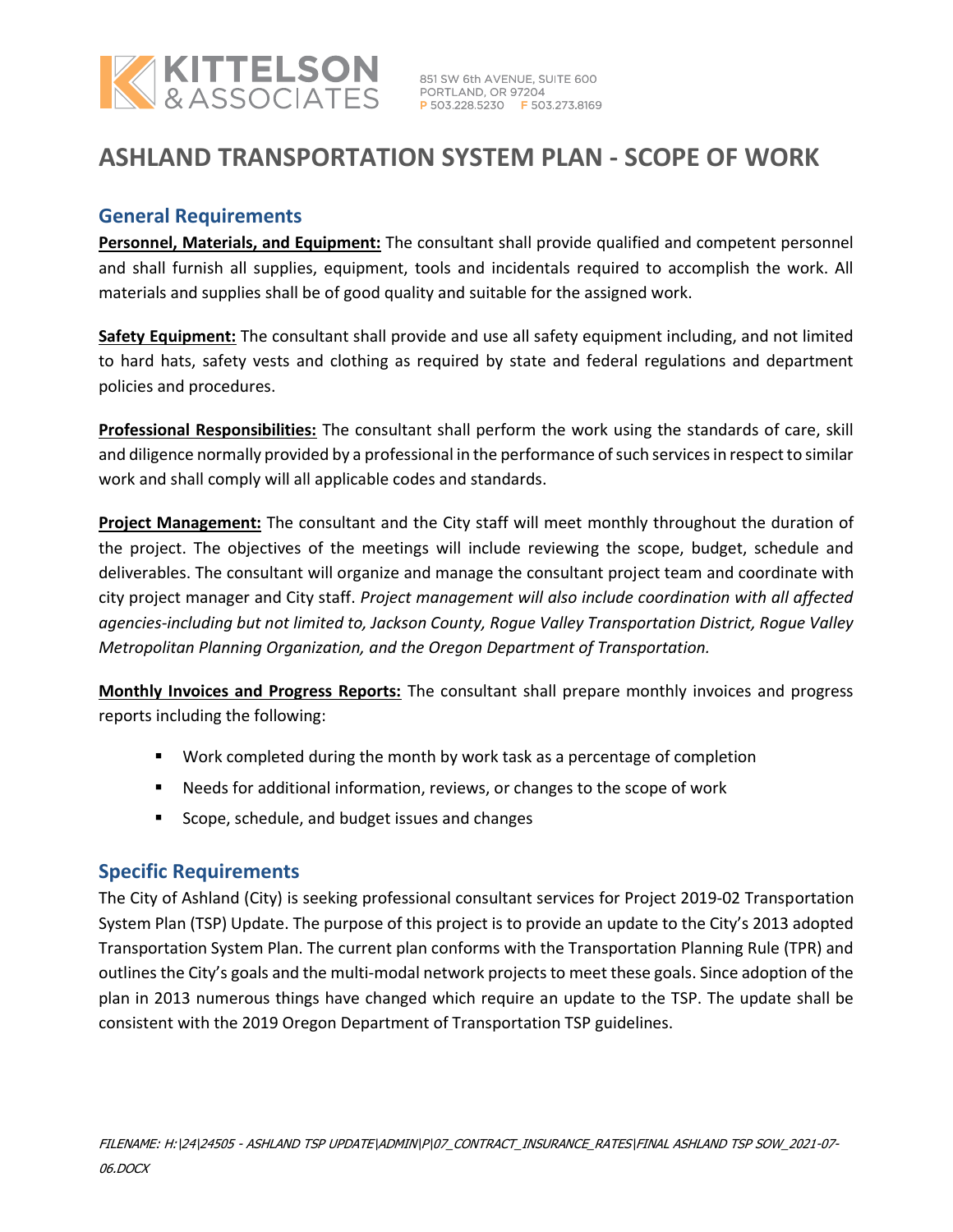## **TASK 1: DEVELOP THE AGENCY PUBLIC ENGAGEMENT PLAN**

The purpose of this task is to develop a comprehensive public outreach program that will enable the residents of Ashland to provide a voice on how their transportation network is modified to meet their goals and expectations. The public outreach program should allow for both in-person and electronic access.

## **1.1 Committee Rosters**

City shall establish and prepare Committee Rosters for the following:

- 1. Technical Advisory Committee (TAC), which will provide the primary technical review and guidance for the Project and is expected to include representatives from the following:
	- a. Community Development, Public Works, and Police and Fire Departments;
	- b. Jackson County Roads Department;
	- c. Oregon Department of Transportation (ODOT);
	- d. Oregon Department of Land Conservation and Development (DLCD);
	- e. Rogue Valley Transit District (RVTD);
	- f. Others as deemed appropriate or invited to participate in individual meetings when certain expertise is required or throughout the Project.
- 2. Citizens Advisory Committee (CAC), which will consist of community members that will inform the Project from their respective community perspectives. CAC may include representation from the following:
	- a. City Council (ex-officio);
	- b. Planning Commission;
	- c. Transportation Commission;
	- d. Climate Policy/Conservation Commission;
	- e. Social Equity and Racial Justice Commission;
	- f. Ashland Senior Advisory Committee;
	- g. Ashland School District;
	- h. Southern Oregon University;
	- i. Chamber of Commerce/local business;
	- j. Local community members;
	- k. Active transportation advocates;
	- l. Representative of the transportation disadvantaged; and
	- m. Representatives from Title VI communities.

## **1.2 Kick-Off Meeting**

Consultant shall arrange and facilitate a Kick-Off Meeting with the Project Management Team (PMT) via conference call to review project objectives and processes. Consultant shall facilitate a discussion of dates for the Refined Project Schedule, elements of PICP, and Project Website.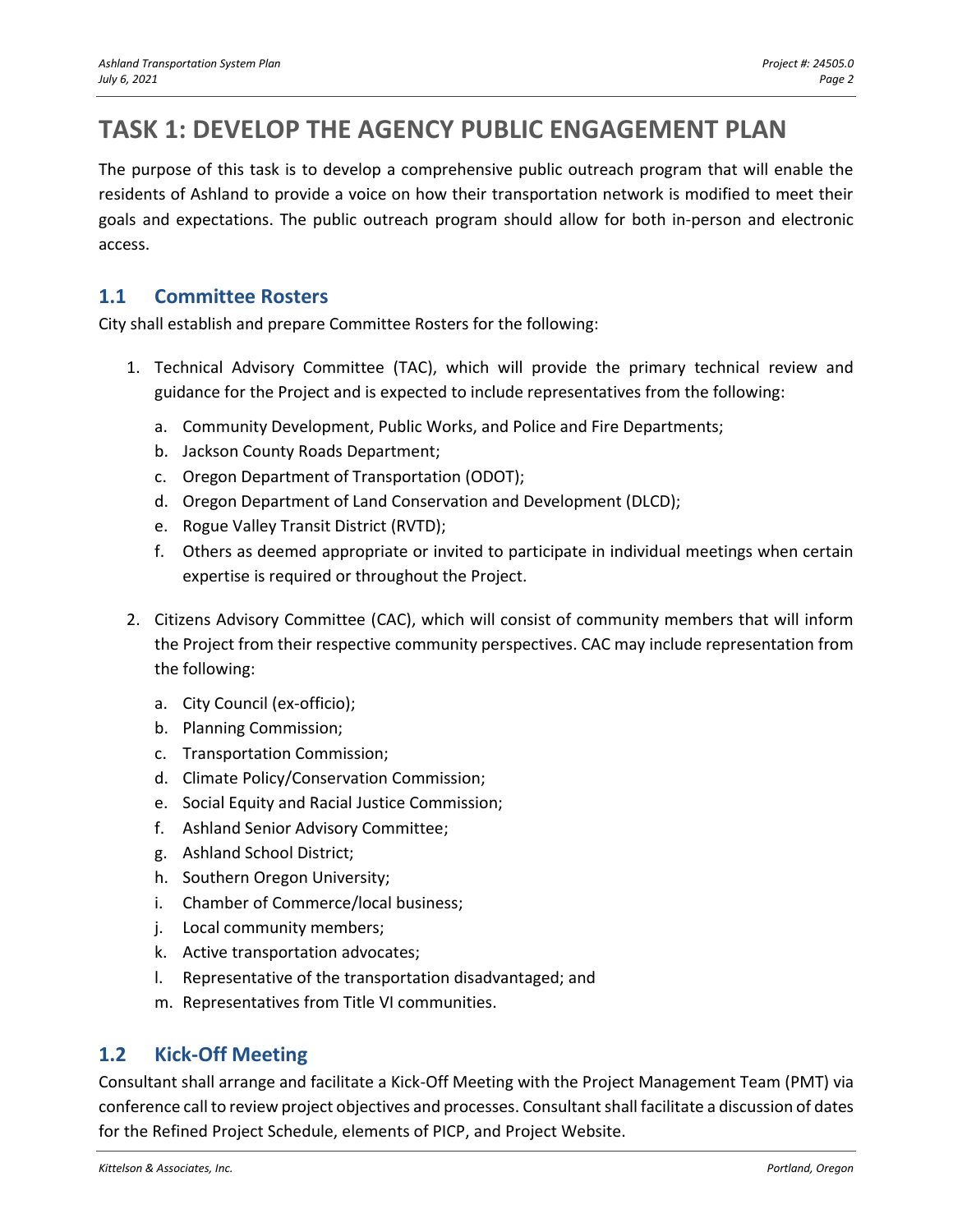Consultant shall hold the Kick-Off Meeting within two weeks of the Notice to Proceed. Consultant shall provide a written agenda to PMT at least three business days prior to the Kick-Off Meeting and provide a meeting summary to PMT no later than one week following the Kick-Off Meeting.

## **1.3 PMT Teleconferences**

Consultant shall arrange and facilitate up to twelve (12) teleconferences with the PMT, both as scheduled in the Refined Project Schedule and as required to address specific Project issues. The duration of each teleconference is not expected to exceed one hour. Dates and times of scheduled teleconferences will be determined at the Kick-Off Meeting and included in the Refined Project Schedule. Consultant shall arrange a standard call-in number and provide teleconference dates, times, and access information to the PMT members as needed. Consultant shall develop a written agenda for each teleconference and shall disseminate the agenda to the PMT no later than three days prior to the teleconference. Consultant shall provide a summary of action items following the meeting.

## **1.4 PICP**

Consultant shall prepare draft and Final Public Involvement and Communications Plan (PICP) with input from the City to gain input throughout the duration of Project and at key milestones. Elements of the PICP must include, but are not limited to, the following:

- Public involvement goals for the Project;
- Identification of key populations and stakeholder groups for the plan;
- Identification of City and Consultant roles and responsibilities for public involvement;
- Strategy for accomplishing inclusive public outreach, including Title VI/Environmental justice community outreach and reporting;
- Description of methods used to reach various stakeholders;
- Recommendations for engaging key existing committees; and
- Schedule for public involvement activities that are consistent with the Refined Project Schedule.

Consultant shall submit Draft PICP to PMT for review and make revisions to address comments.

## **1.5 Stakeholder Database and Comment Log**

Consultant shall develop and maintain a Stakeholder Database that will be used to inform interested parties including, but not limited to, federal, state, regional, and local authorities, environmental groups, active transportation advocates, individuals, key businesses, public services, education, and community organizations. Information must include, where available, name, affiliation, address, and email address. Consultant shall expand and update this database throughout Project to document new stakeholders and parties as they express interest. City shall forward contact information that it receives.

Consultant shall log public comments, questions, and concerns received throughout the Project in the Comment Log. Consultant shall forward this log to City along with each final deliverable. Any comments received directly by City will be forwarded to Consultant for entry in comment log.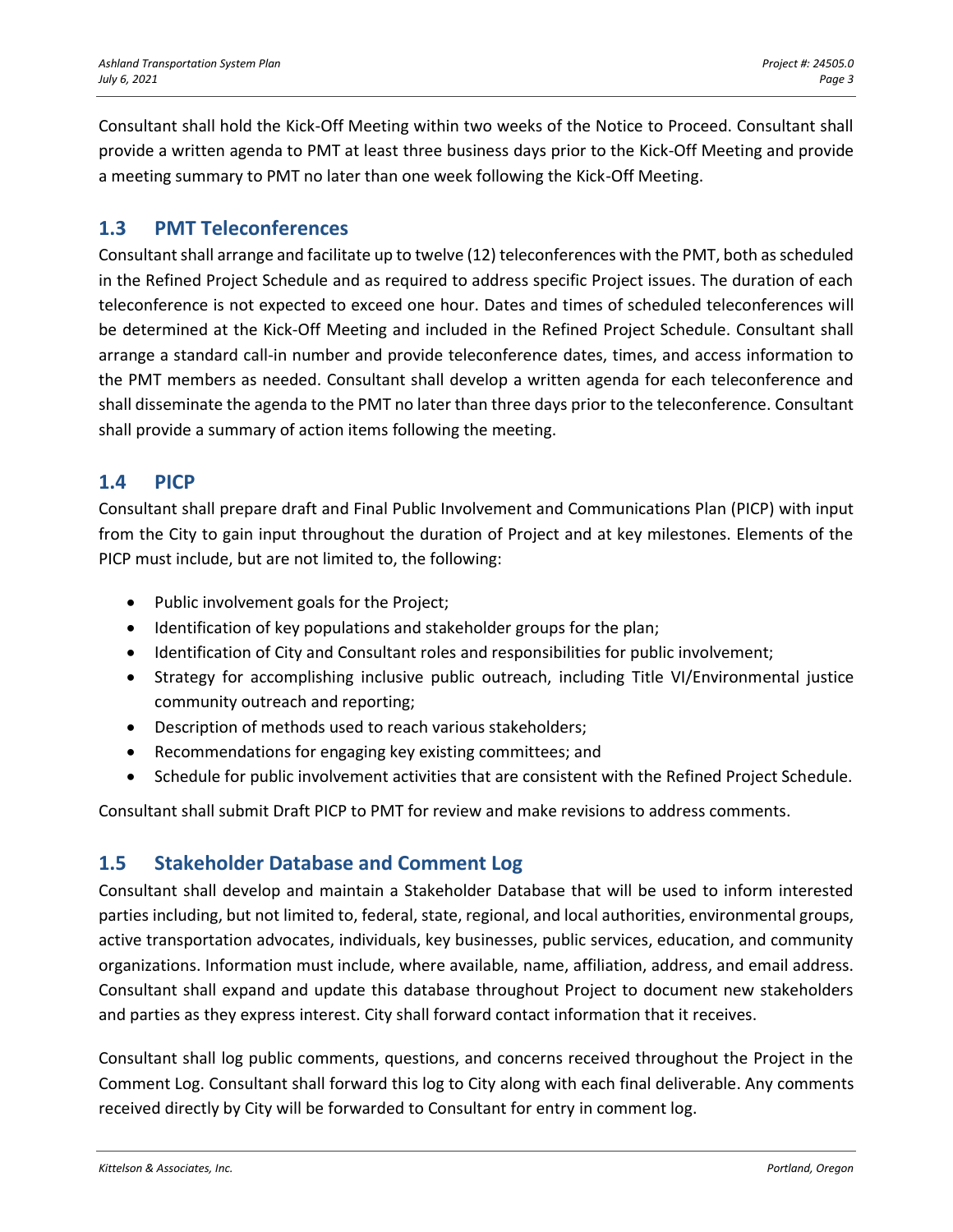## **1.6 Project Website**

Consultant shall develop and maintain a Project Website during the entire Project. Consultant shall coordinate with the PMT as needed to provide a linkage between the Project Website and City website according to City requirements. Consultant shall be responsible for all aspects of the Project Website, including development, registration, hosting, gathering and monitoring of content, and controls, as required by, and subject to approval by PMT. The Project Website must be fully functioning and accessible within two weeks after the Kick-Off Meeting and remain fully functioning and accessible for a minimum of six months following Project completion.

Project Website must include, at a minimum:

- Project deliverables: Tech Memos and all maps and graphics in PDF or JPG format;
- Meeting information (times, locations, agendas, summaries, and materials); and
- Contact information (City and Consultant project manager).

Project Website must be updated before and after meetings and at the end of Tasks. The Project Website must include an interactive on-line mapping tool element that allows the public to provide input and to pinpoint issues, ideas, and comments directly on a map of the Project Area for the duration of the project.

## **1.7 Refined Project Schedule**

Consultant shall prepare a draft and revised Refined Project Schedule with the due dates for required services and deliverables and shall deliver the draft Refined Project Schedule to the PMT within two weeks after the Kick-Off Meeting for approval. To maximize efficiency, Consultant shall schedule and perform tasks concurrently where appropriate. City and Consultant may revise the services and deliverables due dates in the Refined Project Schedule throughout the duration of the project.

#### *City Deliverables*

- 1a Committee Rosters (Subtask 1.1)
- 1b Kick-off Meeting (Subtask 1.2)
- 1c PMT Teleconferences, up to 12 (Subtask 1.3)
- 1d Review and comment on Task 1 deliverables

#### *Consultant Deliverables*

- 1A Kick-Off Meeting (Subtask 1.2)
- 1B PMT Teleconferences, up to 12 (Subtask 1.3)
- 1C PICP (Subtask 1.4)
- 1D Stakeholder Database and Comment Log (Subtask 1.5)
- 1E Project Website (Subtask 1.6)
- 1F Refined Project Schedule (Subtask 1.7)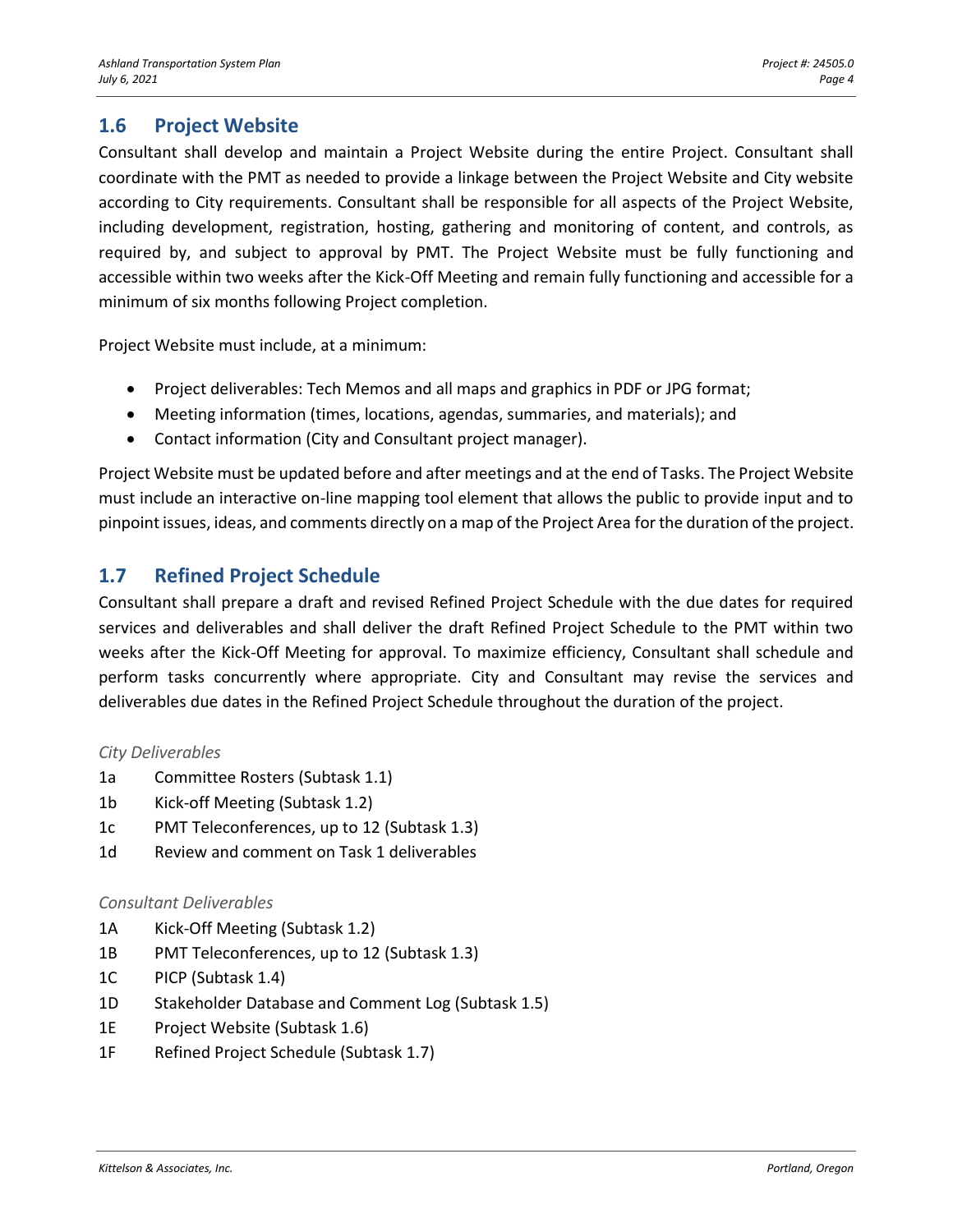## **TASK 2: GOALS AND OBJECTIVES**

The purpose of this task is to review state, regional and local planning documents relevant to a TSP update, articulate a vision for the community's transportation priorities, define how the system should function, and form the basis for criteria to select preferred improvements. The goals in the current TSP will be updated to reflect the goals in more recent planning documents, including the Ashland Climate Energy Action Plan and the Evacuation Time Estimate Study. They will also be updated to reflect more recent initiatives, such as 20's Plenty and Vision Zero Program goals. The goals will be used to guide the development of the TSP and ensure that all aspects of the plan help the City move toward meetings their goals of reducing Ashland's contribution to global carbon pollution, preparing the City to be more resilient to climate change and its impacts, and ensuring Ashland continues to be an "all ages and abilities" community.

## **2.1 Background Documents**

City shall provide the most current version of the existing City Developed plans, policies, standards, rules, regulations, and other documents pertinent to the Updated TSP in electronic format, as available. Background Documents are expected to include:

#### *Statewide*

- Oregon Highway Plan (1999, last amended on May 2015)
- Oregon Transportation Plan (2006)
- Oregon Freight Plan (2011)
- Oregon Public Transportation Plan (1997)
- Oregon Rail Plan (2014)
- Oregon Bicycle and Pedestrian Plan (2016)
- Oregon Transportation Safety Action Plan (2016) (2021 Pending)
- Statewide Planning Goals
- State Law on Reduction in Vehicle-Carrying Capacity (Oregon Revised Statutes 366.215)
- Oregon Administrative Rules ("OAR") chapter 734 division 051
- OAR chapter 660, division 012, known as the Transportation Planning Rules
- ODOT funding projections
- Statewide Transportation Improvement Program
- ODOT Highway Design Manual (2012)
- Oregon Roadway Departure Safety Implementation Plan (2010)
- Oregon Intersection Safety Implementation Plan (2012)
- Oregon Bicycle and Pedestrian Safety Implementation Plan (2014)
- Oregon Standard Specifications for Construction, Oregon Standard Drawing and Oregon Standard Details (2015)

*Local*

• Jackson County, Comprehensive Land Use Plan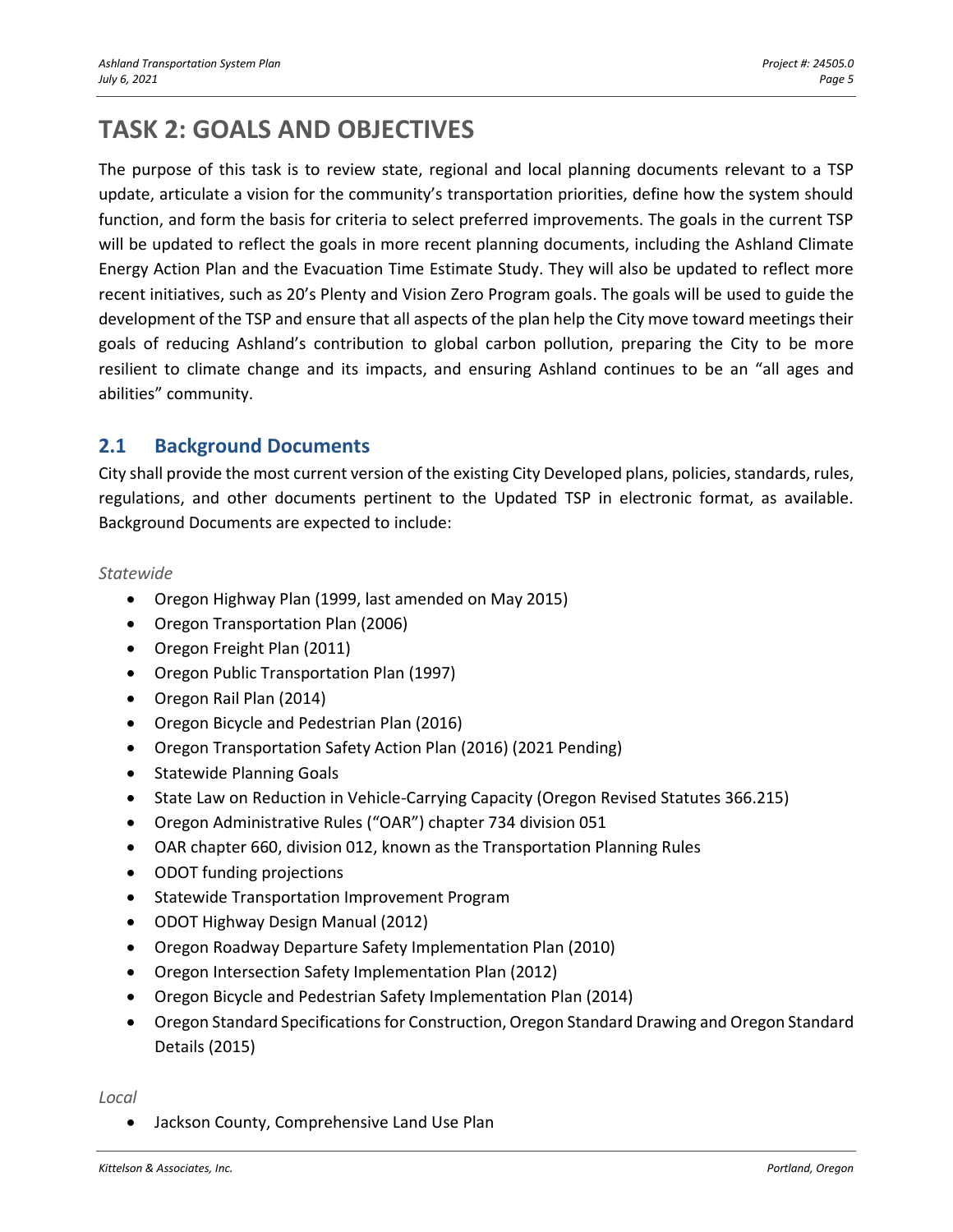- Jackson County, Transportation System Plan (2017)
- Rogue Valley Metropolitan Planning Organization, 2017-2042 Regional Transportation Plan
- Rogue Valley Transit District, 2040 Transit Plan
- Ashland Comprehensive Plan (2019)
- Ashland Transportation System Plan (2013)
- Ashland Capital Improvement Program (2019)
- Ashland Zoning Ordinance (August 2019)
- Revitalization Downtown Ashland Plan (2020)
- Ashland Climate Energy Action Plan (2017)
- Ashland Transit Feasibility Study (2018)
- Ashland Trails Master Plan
- Ashland Evacuation Time Estimate (ETE)
- 20's Plenty Initiative
- Other as determined City Staff

## **2.2 Draft Tech Memo #1: Plans and Policy Framework**

Consultant shall prepare Draft Tech Memo #1, a summary and review of Background Documents to provide the baseline of existing plans, policies, standards, rules, regulations, and other applicable documents as they pertain to development of the Updated TSP. Draft Tech Memo #1 must include an audit of City's Zoning Ordinance for compliance with the Transportation Planning Rules (OAR 660-12- 0045) and recommendations to inform future tasks.

Consultant shall submit Draft Tech Memo #1 to PMT for review and comment. City shall provide a consolidated set of comments to Consultant in a comment log.

## **2.3 Analysis Methodology and Assumptions Memorandum**

Consultant shall prepare draft and revised Analysis Methodology and Assumptions Memorandum documenting methodology and assumptions for existing conditions, future conditions, and alternatives traffic analysis.

The memorandum must address existing conditions (i.e. seasonal factors used, demographic categories), future conditions (i.e. volume development and post-processing methodology, transit demand), and alternative analysis (i.e. peak hour factors, analysis parameters, calibration, etc.).

The memorandum must include existing and future analysis methodologies to examine transportation network in terms of access to bicycle, pedestrian, micro-mobility and transit mobility and assumptions for Level of Traffic Stress, Qualitative Multimodal Assessment, and Multimodal Level of Service.

Consultant shall process the traffic count data to a common base year, following procedures and methods outlined in the ODOT Analysis Procedure Manual. Consultant shall analyze traffic count information for the peak period, apply seasonal and annual adjustment factors, as appropriate, to develop volumes for the  $30<sup>th</sup>$  highest hour and the Average Daily Traffic volumes.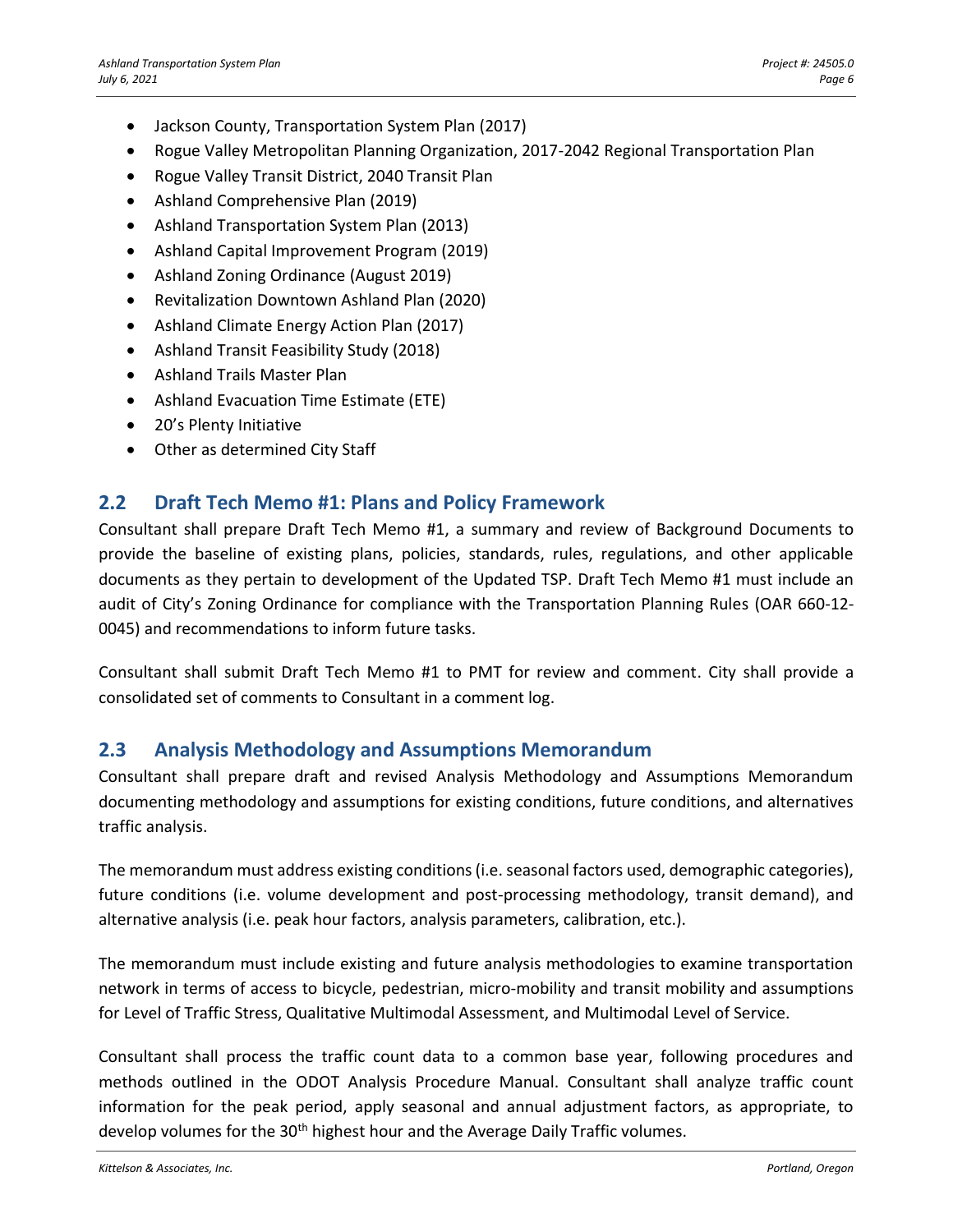Operational analysis for study intersections, regardless of jurisdiction, must include:

- a. Volume-to-Capacity ratio
- b. Level-of-service
- c. Peak hour vehicles
- d. Average daily trips
- e. Delay
- f.  $95<sup>th</sup>$  percentile queuing
- g. Turning movements

Consultant shall use ODOT operational mobility targets for State facilities and City design standards for City facilities, clarifying required standards and targets when there is different jurisdiction on multiple legs of a single intersection.

Consultant's non- automobile transportation analysis must also include the following:

- a. Inventory of existing sidewalks and bicycle lanes
- b. General condition of existing sidewalks and bicycle facilities
- c. Pedestrian and Bicycle Level of Traffic Stress per the ODOT Analysis Procedure Manual
- d. Qualitative (multimodal) assessment for transit modes per the ODOT Analysis Procedure Manual
- e. A qualitative assessment of transit service and identification of underserved areas
- f. Gaps in intermodal connectivity

Consultant's crash inventory must include the following:

- a. Location;
- b. Crash type and characteristics;
- c. Severity (property damage, injury, or fatality);
- d. Summary review of pedestrian and bicycle crashes; including bicycle or pedestrian present; and
- e. Summary review of fatal and serious injury crashes.

Consultant's data for State highways must include locations of Top 5% or 10% Safety Priority Index System sites.

Consultant shall calculate study intersection crash rates. Intersection crash rates must be compared to critical crash rates based on the method outlined in Part B of the Highway Safety Manual. If a critical crash rate cannot be calculated due to limited data, the published  $90<sup>th</sup>$  percentile rates in Table 4-1 of the ODOT Analysis Procedure Manual must be used. Consultant shall calculate the segment crash rates and compare to Table II in the statewide Crash Rate Book to identify locations with more crashes than other similar facilities in Oregon.

Consultant shall identify and present crash patterns and potential projects, policies, or studies at intersections that exceed the statewide crash rate performance threshold, for all areas that exceed the critical crash rate,  $90^{th}$  percentile rate, the Table II rate, or are a top 5% or 10% Safety Priority Index System site. Consultant shall identify Crash Modification Factors associated with each countermeasure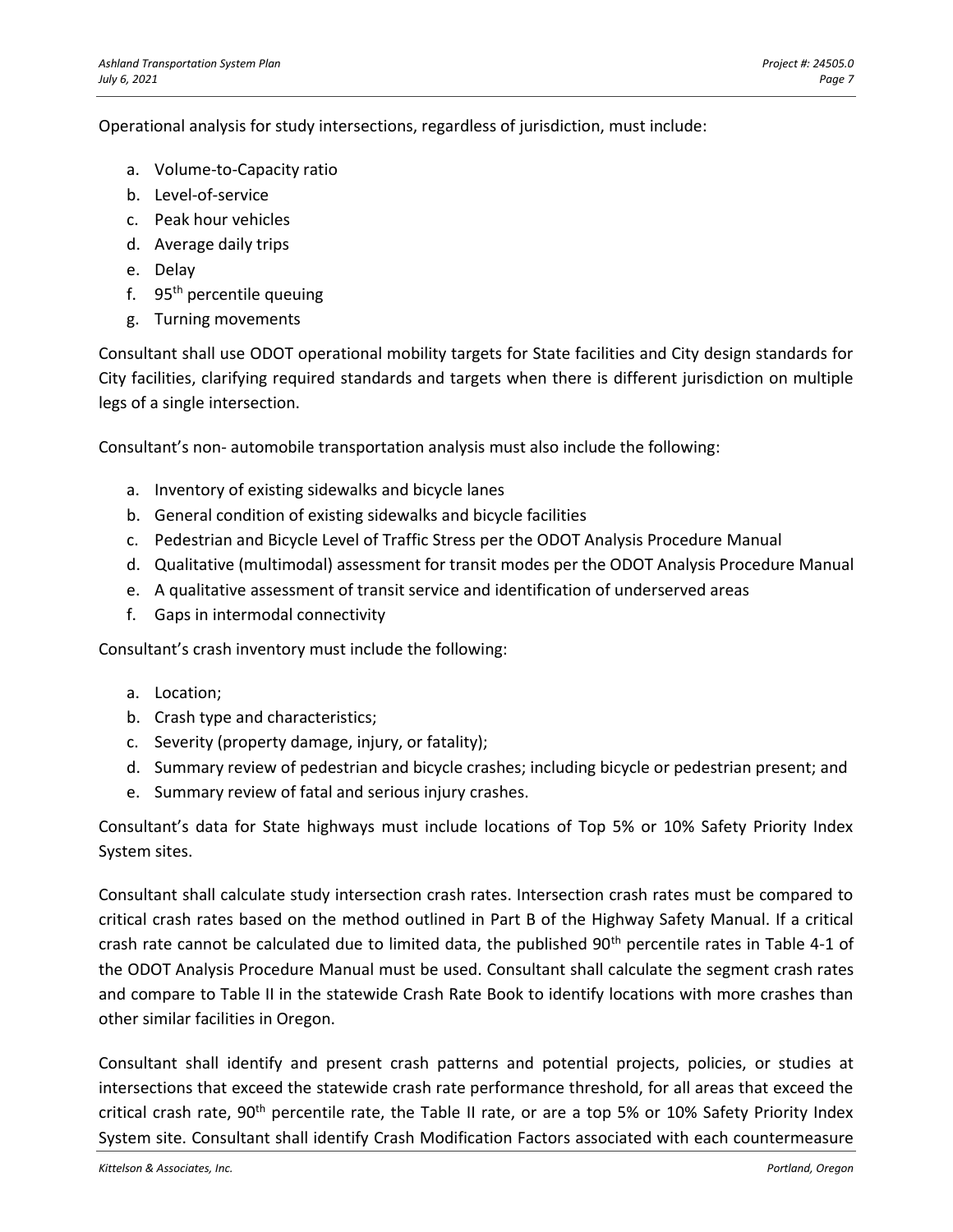to provide an estimate of the potential change in crash frequency, based on Crash Modification Factors from the Highway Safety Manual or Federal Highway Administration's online Crash Modification Factor Clearinghouse with a star rating of 3 or better.

All Crash Modification Factors must have consistent volumes and parameters with the TSP analysis.

Summary crash data, including crash rates must be documented. Documentation must consider intersections in the Project Area vicinity, if any, that were under construction at the time counts were conducted.

The no-build scenarios must contain volume-to-capacity ratio, Level of Service, 95<sup>th</sup> percentile queuing, and turning movements, shown on figures.

Consultant shall submit to and obtain approval of the revised Analysis Methodology and Assumptions Memorandum from TPAU, Region 3 Traffic, and PMT prior to beginning the traffic analysis in Tasks 3 and 4.

## **2.4 Draft Tech Memo #2: Goals, Objectives, and Evaluation Criteria**

Consultant shall prepare Draft Tech Memo #2 to establish the goals, objectives, and evaluation criteria for later use in setting policy and selecting preferred alternatives. Consultant shall review existing transportation policies and compare with Project Objectives to produce a set of Project Goals. Consultant shall draft policy revisions for consideration by City, TAC, and CAC consistent with the community's goals as expressed in the Comprehensive Plan and other relevant adopted plans.

Consultant shall also develop a framework for evaluating the performance of programs and projects identified in the planned modal systems in Tasks 5 and 6. This performance evaluation tool will be critical in helping City understand how to prioritize transportation investments in the years following the adoption of Updated TSP and in identifying transportation solutions for subsequent TSP Updates.

Evaluation Criteria may include:

- Multimodal improvements must include measured improvement to qualitative assessment levels and Level of Traffic Stress.
- Road capacity improvements must include measured improvement to volume to capacity, Level-of-Service, queue length, and qualitative safety benefit.
- System and demand management techniques must include the use of simple factors elasticities, comparative case study findings, and more qualitative approaches to assess the potential impacts of TDM as appropriate.
- Social benefit must include impact and benefit for disadvantaged and minority groups and impact to cost of housing and transportation.
- Environmental impacts must include improvement to greenhouse gas emissions.
- Active transportation.
- Access to transit.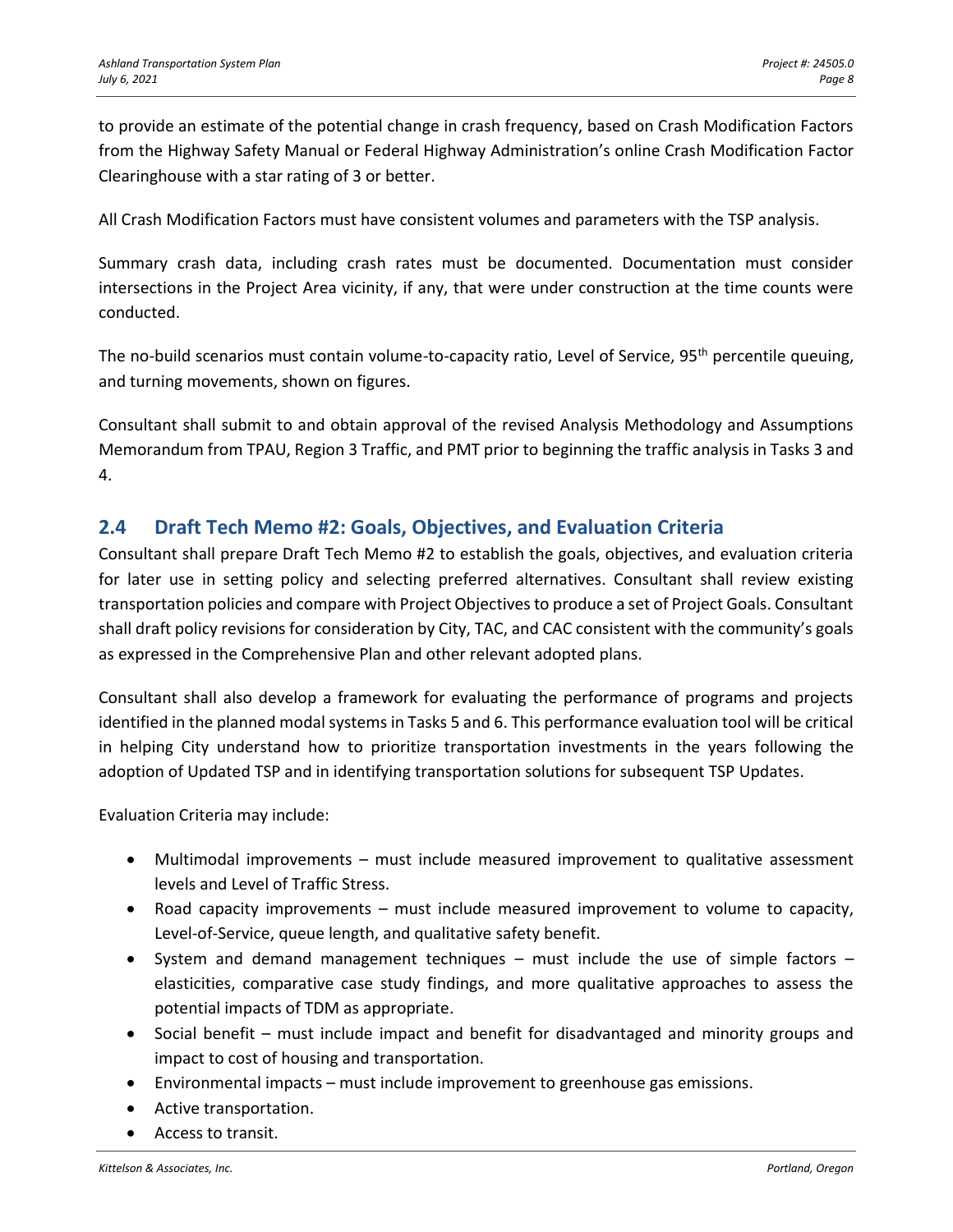- Cost.
- Consistency.
- Mode shift.

The goals, objectives, and evaluation criteria will be refined throughout the planning process to ensure they continue to reflect those of the project team and the general public. Consultant shall submit Draft Tech Memo #2 to PMT for review and comment. City shall provide a consolidated set of comments to Consultant in a comment log.

## **2.5 Final Tech Memo #1**

Consultant shall revise Draft Tech Memo #1, incorporating consolidated comments from PMT.

## **2.6 Revised Tech Memo #2**

Consultant shall revise Draft Tech Memo #2, incorporating consolidated comments from PMT.

#### *City Deliverables*

- 2a Background Documents (Subtask 2.1)
- 2b Review and Comments on Task 2 Deliverables

#### *Consultant Deliverables*

- 2A Draft Tech Memo #1: Plans and Policy Framework (Subtask 2.2)
- 2B Analysis Methodology and Assumptions Memorandum (Subtask 2.3)
- 2C Draft Tech Memo #2: Goals, Objectives, and Evaluation Criteria (Subtask 2.4)
- 2D Final Tech Memo #1 (Subtask 2.5)
- 2E Revised Tech Memo #2 (Subtask 2.6)

## **TASK 3: EXISTING CONDITIONS**

The purpose of this task is to develop the existing conditions inventory and determine system needs.

## **3.1 Draft Tech Memo #3: Existing Conditions Inventory and Analysis**

Consultant shall prepare Draft Tech Memo #3 using 2013 TSP and other information gathered in Task 2 to inventory and assess existing conditions in the Project Area. Draft Tech Memo #3 must include the following:

## **i. Inventory**

Consultant shall update the 2013 TSP inventory of the existing transportation system and the land uses and population within the Project Area. Inventories must be presented in tabular and map format, as feasible, with a simple and concise accompanying narrative. City shall provide Geographic Information Systems (GIS) data, where available; where GIS data is not available, data will be provided in an Excel database. The most current Portland State University coordinated population estimates must be used. In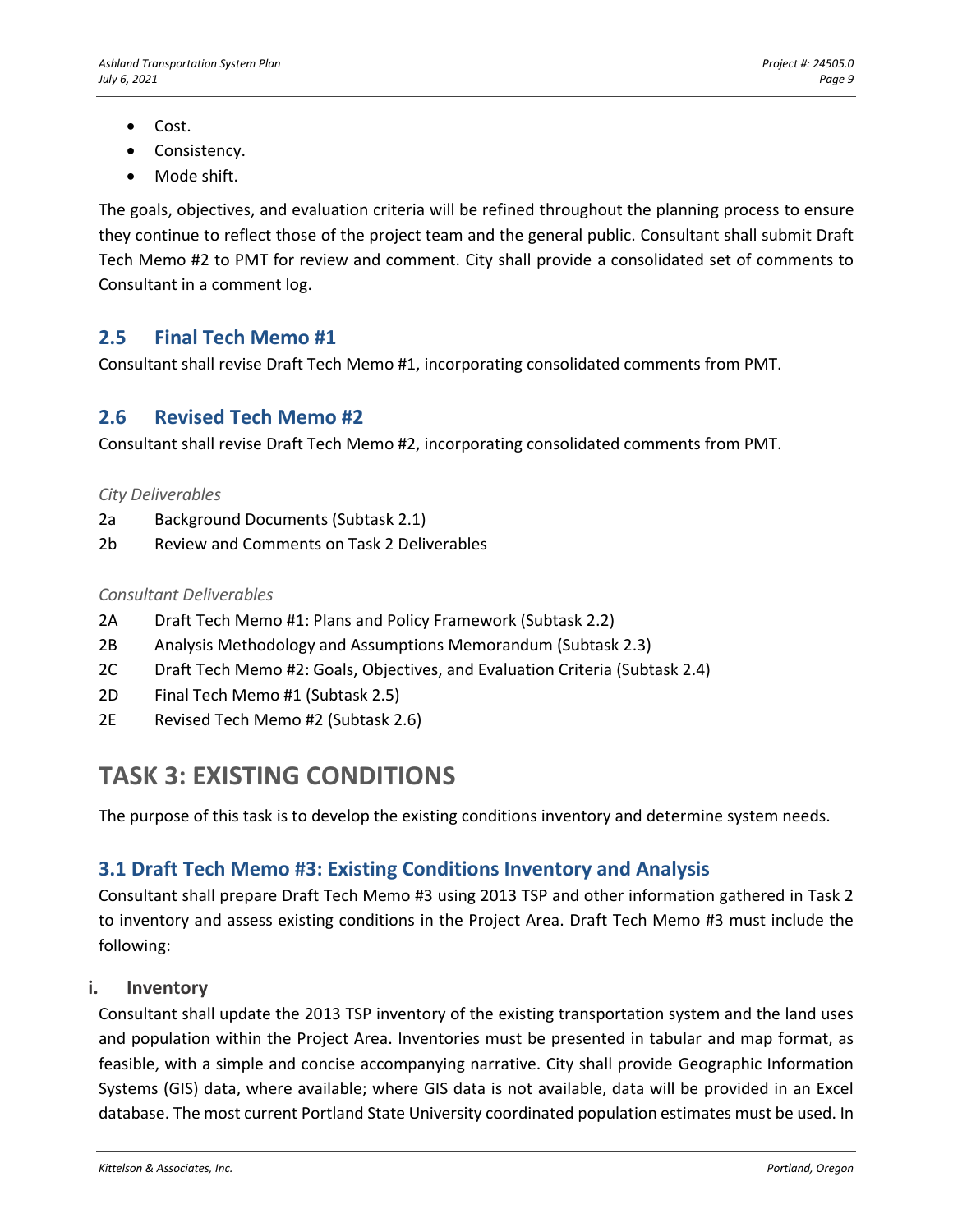accordance with the TSP Guidelines Existing Conditions Inventory, Inventory must include the following elements:

#### **1. Lands and Population Inventory**

Consultant shall update the inventory of available lands data to identify existing, planned, and potential land uses, and environmental constraints to development. The Lands and Population Inventory must be consistent with acknowledged comprehensive plans and based on data assembled by City that must include the following:

- a) Vacant and developable land
- b) Zoning, both current and planned
- c) Natural resources and environmental barriers
- d) Key Destinations that are likely destinations for bicyclists and pedestrians, such as schools, parks, commercial centers, and neighborhood centers
- e) Historic and projected population growth patterns
- f) Locations of the following socio-economically sensitive populations:
	- Minority groups (all persons who did not self-identify as white, non-Hispanic);
	- Low-income (persons who earned between 0 and 1.99 times the federal Poverty Level);
	- Elderly persons (persons 65 years of age or older in 2010);
	- Youth (persons 16 years of age or younger in 2010);
	- Non-English speakers (people who stated that they didn't speak any English at all in 2010); and
	- All persons 5 years or older with any type of disability, as available: sensory, physical, mental, self-care, go-outside-the-home or employment.
	- g) Evaluate the cost of housing and transportation as a percentage of income across City's demographic spectrum.

#### **2. Bicycle and Pedestrian Inventory**

Consultant shall update inventory of bicycle and pedestrian system to provide a comprehensive portrait of multi-modal infrastructure and overall connectivity and access within the Project Area, including but not limited to the following:

- a) Bicycle facility types, locations, geometry, and condition;
- b) Pedestrian facility types, locations, geometry, and condition;
- c) Crosswalk locations, crosswalk treatments, and condition;
- d) Consistency of facilities with state and local standards; and
- e) Location and trip characteristics of major bicycle and pedestrian generators.

#### **3. Roadway System Inventory**

Consultant shall update the inventory of existing road system characteristics to establish a baseline for comparison with future needs. Road System Inventory must include the following as available: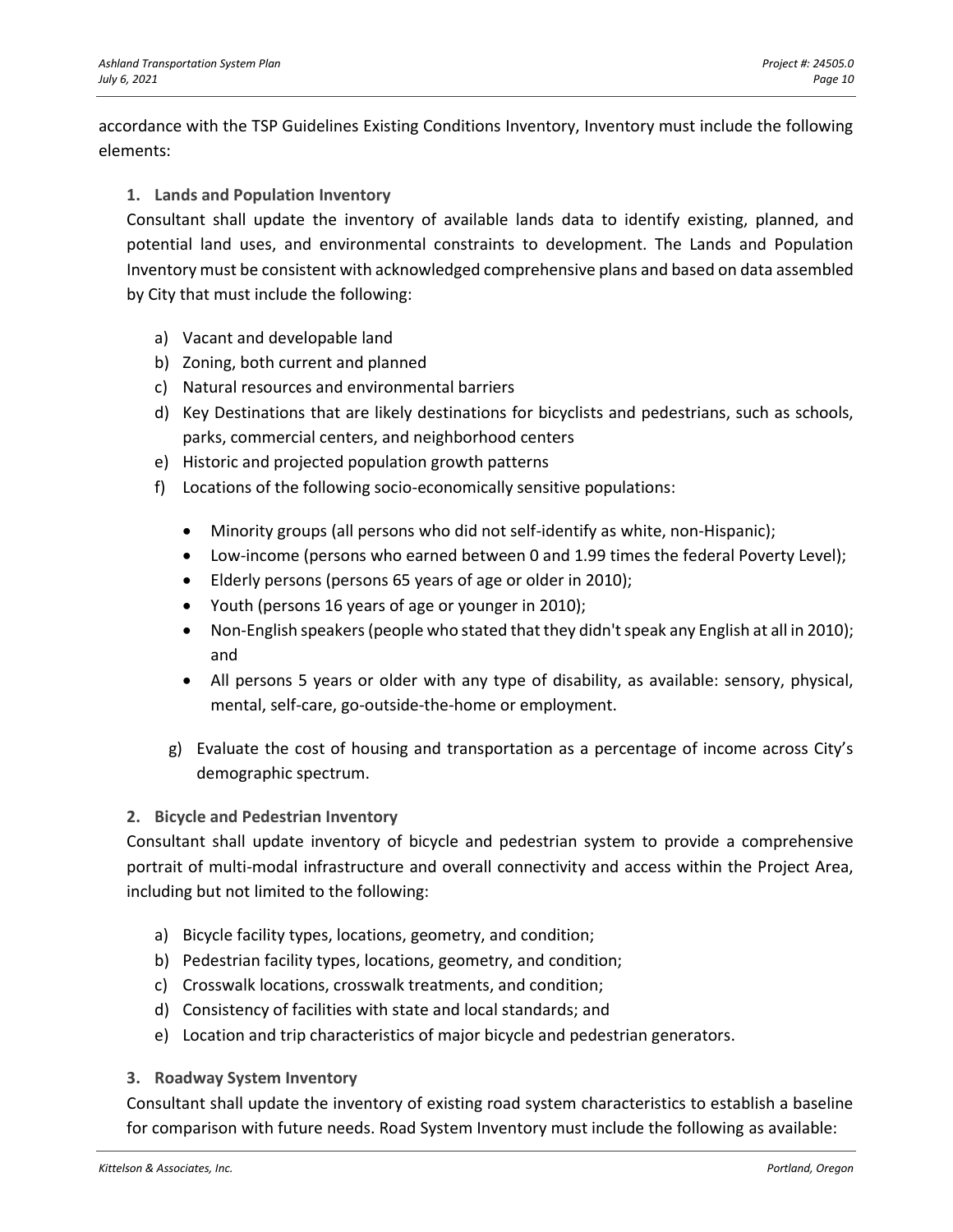- a) Facility functional classifications for state and local roads;
- b) Jurisdictional responsibility for state and local roads;
- c) Geometry for study intersections (Consultant shall assemble);
- d) Number and width of study intersection lanes (Consultant shall assemble);
- e) Signal locations (Consultant shall assemble);
- f) Posted speed limits;
- g) Pavement types and conditions;
- h) Street locations on the local system;
- i) For state, city, and local streets in downtown or business areas, on-street parking locations and utilization;
- j) Park and ride locations;
- k) Right of way widths;
- l) Intelligent Transportation System facilities;
- m) Intermodal connections and facilities;
- n) National, state, regional, and local freight and motor carrier routes;
- o) National highway system facilities; and
- p) Americans with Disabilities Act accessible public sidewalk impediments (such as driveway aprons, ramps, and public sidewalks).

#### **4. Public Transportation Inventory**

Consultant shall update the inventory of the public transportation system including but not limited to the following:

- a) Existing routes, circulation, schedules, and frequency;
- b) Location of bus stops, stop amenities, and ridership;
- c) Connectivity with transit facilities, including RVTD and other agencies providing service in the Project Area;
- d) Identify on-demand/door-to-door transit services in the region;
- e) Paratransit service, including demand and accessibility; and
- f) ADA connectivity.

#### **5. Rail Inventory**

Consultant shall update the inventory of rail system characteristics based on data Consultant collects from the railroads or the ODOT Rail Division, including but not limited to the following:

- a) Type of service (freight);
- b) Owner and operator of rail line;
- c) Location of rail lines and terminals;
- d) Proximity to the highway;
- e) Classification of the lines;
- f) Number of trains and schedule;
- g) Industries served and commodities handled;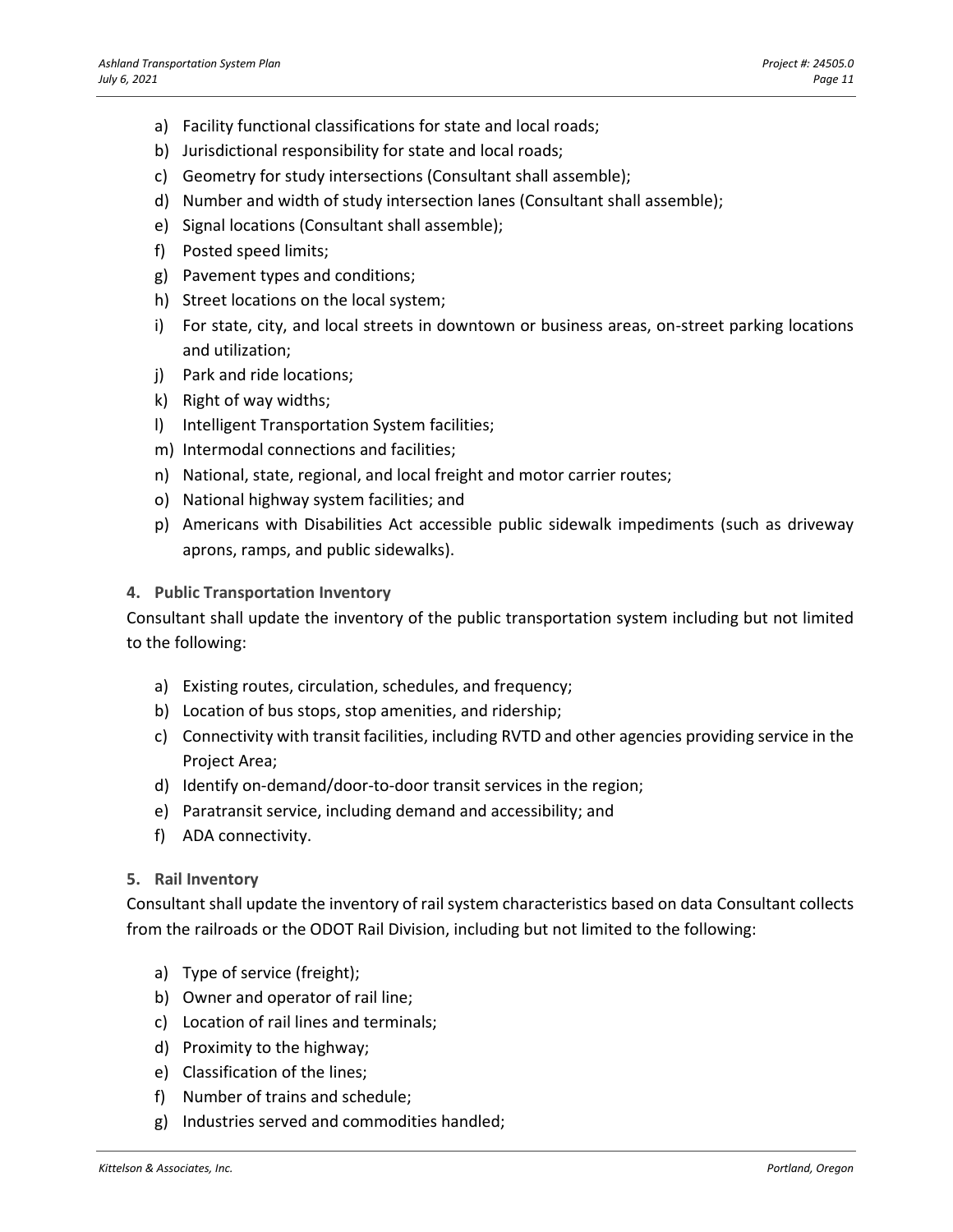- h) Track conditions;
- i) Train speeds;
- j) Crossing locations and known issues; and
- k) Bicycle and pedestrian facilities at rail crossings.

#### **6. Air Transport Inventory**

Consultant shall summarize the inventory of air transportation system characteristics using Ashland Airport Master Plan (adoption pending), including but not limited to the following:

- a) Type of service (passenger or freight, commercial or recreational);
- b) Volume;
- c) Location of airport, airport runways, and key destinations for air traffic;
- d) Implications for nearby land uses;
- e) Industries served and commodities handled;
- f) Runway conditions; and
- g) Runway Protection Zones.

#### **7. Freight Generators Inventory**

Consultant shall update inventory of the major freight generators in the Project Area. Freight generators are the industrial areas, distribution centers, truck terminals and businesses that ship or receive a significant amount of freight. The Freight Generators Inventory is expected to be based on Chamber of Commerce and Oregon Employment Department data assembled by City and must include the following:

- a) Location of at grade crossings with other transportation modes;
- b) Location of above- or below-grade crossings with other transportation modes;
- c) General information and mapped location of major freight generators;
- d) Major commodities shipped or received;
- e) Intermodal facilities; and
- f) Connector roads connecting to intermodal facilities or to major freight generators.

#### **8. Funding Inventory**

Consultant shall prepare a summary of current and historical transportation funding. City shall provide Consultant with currently available funding information, including the following:

- a) Transportation revenues received from the State;
- b) Local transportation revenues; and
- c) System Development Charges and other revenue from development.

City shall provide Consultant with a history in electronic format of all existing revenue streams with a ten-year history of trends.

#### **ii. Existing System Conditions Analysis**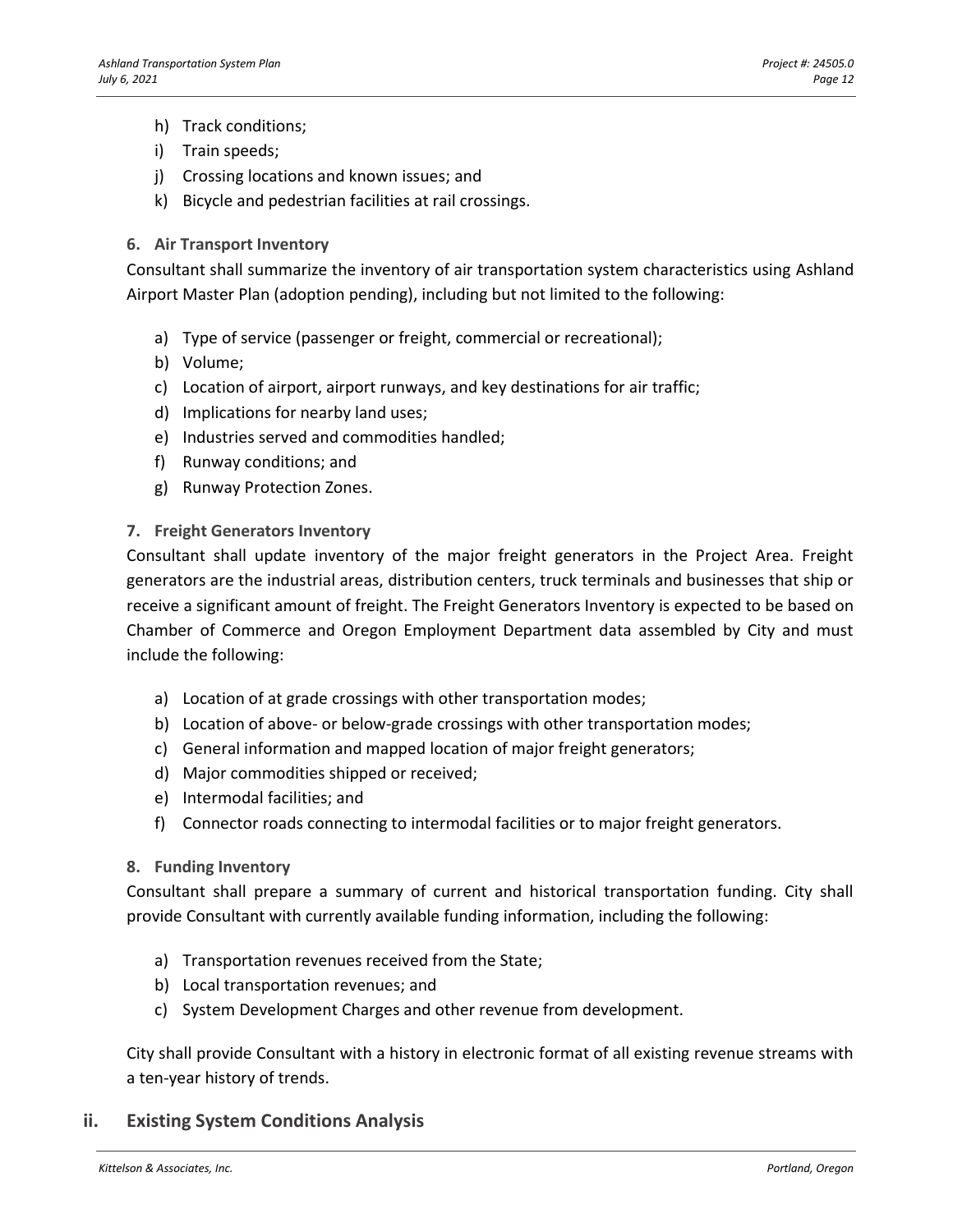Consultant shall analyze existing conditions and identify deficiencies of the transportation system based on ODOT Analysis Methodology and Assumptions Memorandum. Consultant's analysis must include the following:

#### **1. Traffic Counts**

Consultant shall conduct traffic counts at up to twenty (20) study intersections during the weekday evening (2:00 to 6:00 PM) peak period in a standardized format. The counts shall include the total number of bicycles, pedestrians, and motor vehicles that enter the intersection in 5-minute increments. The final list of study intersections will be determined following Task 1.

#### **2. Intersection Operations Analysis**

Consultant shall perform traffic analysis of City's transportation system and identify existing deficiencies.

#### **3. Non-Automobile Transportation Analysis**

Consultant shall perform analysis of primary non-motorized transportation on collector and arterial roadways. Consultant's analysis must include availability of sidewalks, bicycle facilities, transit routes and facilities, and gaps in primary routes and intermodal opportunities based on available GIS data and online mapping.

#### **4. Crash Analysis**

Consultant shall obtain the most recent available five years of complete crash data from ODOT's Crash Analysis and Reporting Unit in the Project Area. Consultant shall assemble an inventory and identify crash patterns in the history of collisions on the transportation system among all users (for example, trucks, autos, pedestrians, and bicyclists).

#### **5. Access Management Analysis**

Consultant shall identify existing access management standards as defined in OAR 734-051. Consultant shall review City standards and review existing City arterials and collectors adjacent to study intersections identifying general corridor areas with driveways that are non-compliant.

#### **6. Environmental Justice Analysis**

Consultant shall utilize PICP maps and text, to prepare environmental justice analysis to identify needs and to avoid undue adverse impacts when examining future projects and needs.

Consultant shall submit Draft Tech Memo #3 to PMT for review and comment. Consultant shall prepare and submit revised Draft Tech Memo #3 to the TAC and CAC one week prior to TAC and CAC Meetings #1 after receiving comments from the PMT.

## **3.2 TAC Meeting #1**

City shall arrange and Consultant shall conduct TAC Meeting #1 via conference call. The purpose of TAC Meeting #1 is to provide an orientation to the Project, outline the plan and policy context for the Project as summarized in Final Tech Memo #1, consider the draft Project goals, objectives, and evaluation criteria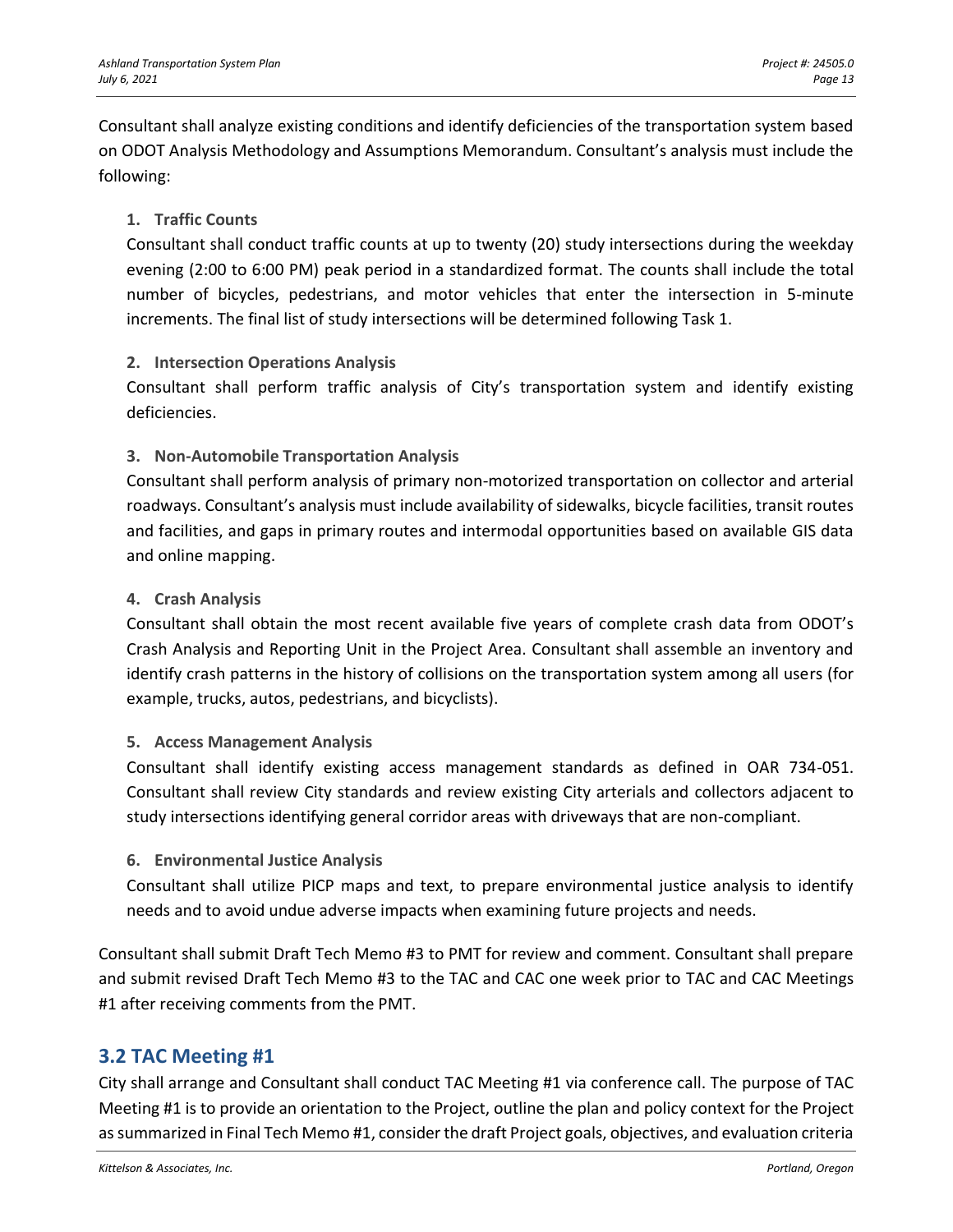in Revised Tech Memo #2, review the existing conditions in Draft Tech Memo #3, and provide a timeline of TAC meetings and key project milestones. The meeting is not expected to exceed 2 hours. Consultant shall prepare a written meeting schedule, written agenda, and other supporting materials for TAC Meeting #1 and meeting minutes afterwards.

#### *C3.2 TAC Meeting #1 – In-person Meeting*

Pending changes to COVID 19 restrictions and City policy regarding in-person meetings, TAC Meeting #1 may be held in Ashland and follow a similar format as indicated above.

## **3.3 CAC Meeting #1**

City shall arrange and Consultant shall conduct CAC Meeting #1. The meeting will occur on the same day and in the same format as TAC Meeting #1. The purpose of CAC Meeting #1 is to provide an orientation to the Project, outline the plan and policy context for the Project as summarized in Final Tech Memo #1, consider the draft Project goals, objectives, and evaluation criteria in Revised Tech Memo #2, review the existing conditions in Draft Tech Memo #3, and provide a timeline of CAC meetings and key project milestones. The meeting is not expected to exceed 2 hours. Consultant shall prepare a written meeting schedule, written agenda, and other supporting materials for CAC Meeting #1 and meeting minutes afterwards.

## **3.4 Task 3 Publicity**

Consultant shall prepare Task 3 Publicity to provide information regarding the Project in a variety of methods to encourage public participation. Publicity must include:

#### **1. Project Newsletter #1**

Project Newsletter #1 must include a Project introduction and include logistical information on the open house and online open house, schedule, and other relevant Project information. City shall distribute Project Newsletter #1 in City's utility bills and share on its social media accountsto promote the open house.

#### **2. Project Flyer #1**

Project Flyer #1 must include a Project introduction and include logistical information on the open house and online open house, schedule, and other relevant Project information. City shall place Project Flyer #1 at high-traffic areas to promote the open house. Consultant shall post Project Flyer #1 to the Project Website.

#### **3. News Release**

News release must announce the open house. Consultant shall produce and purchase print advertising for the news release to provide notice for the open house. Consultant shall place news release in local newspapers of record. Consultant shall also provide news release to community papers, city newsletters, community calendars, or similar publications in the Project Area. City shall post news release on its social media accounts.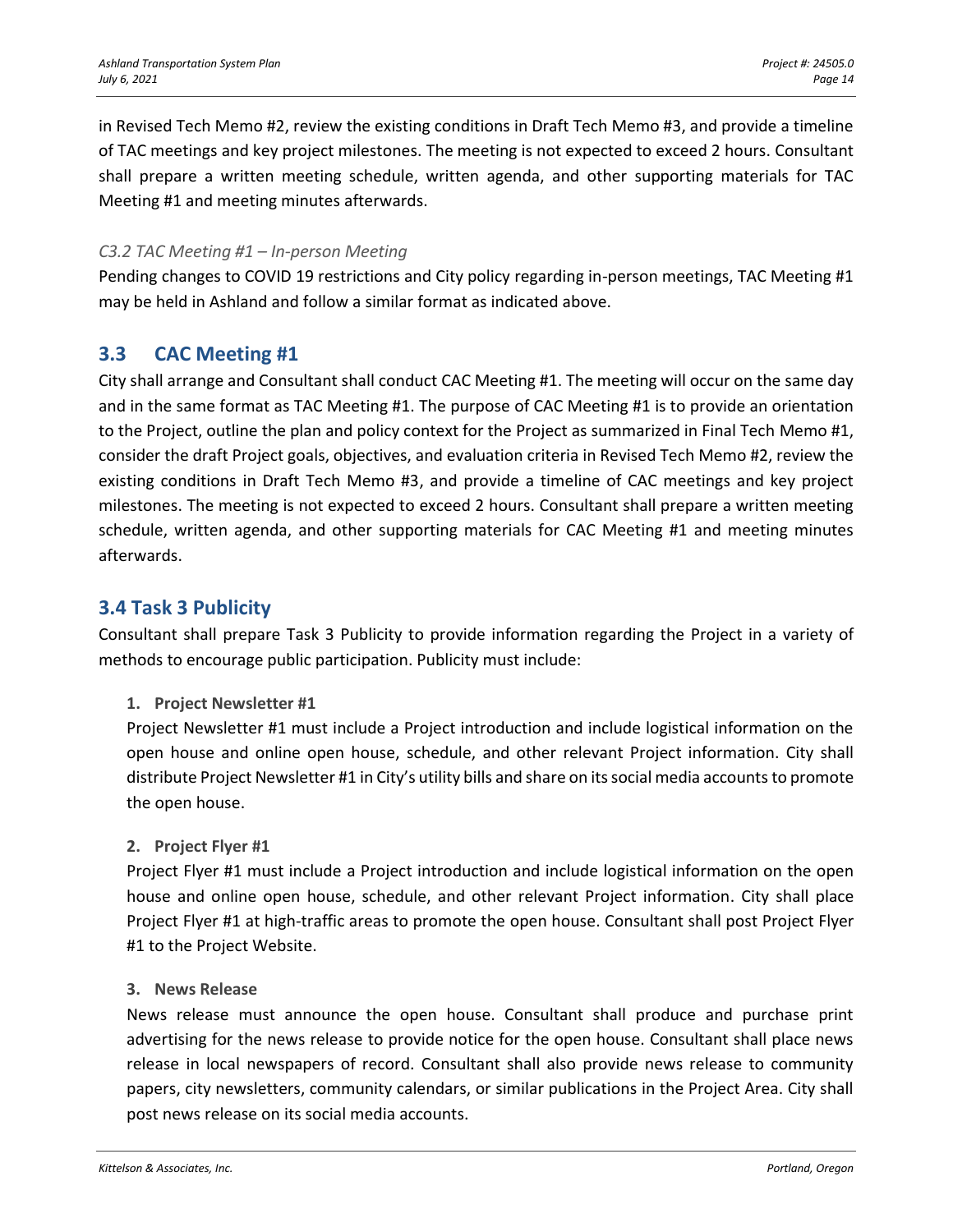#### **4. Stakeholder Emails**

Five separate Stakeholder Emails distributed by City to recipients in the stakeholder database to include the following subject areas:

- CAC Meeting #1,
- Project Newsletter #1,
- Announce the in-person Open House and Workshop #1, and
- Online Open House #1 as well as pertinent information regarding next steps.

Consultant shall submit draft Task 3 Publicity materials to PMT for review and make revisions to address comments.

## **3.5 Community and Small Group Briefing #1**

City shall arrange and conduct Community and Small Group Briefing #1 to meet with identified stakeholders with common interests (i.e., the same geographic area, businesses, and church groups) as identified in the Task 1 PICP to update them on the Project and obtain their input on Project goals and existing conditions. Community and Small Group Briefing #1 is anticipated to be one hour in duration. City shall produce a PowerPoint for Community and Small Group Briefing #1. PMT shall review draft PowerPoint and provide comments to City prior to Community and Small Group Briefing #1. Consultant shall review PowerPoint and provide comments to City.

## **3.6 Open House and Workshop #1**

City shall arrange and Consultant shall conduct Open House and Workshop #1 to offer input on the goals and policies of the Updated TSP and existing conditions. The open house and workshop will occur in Ashland on the same day or on the day following Community and Small Group Briefing #1 and will take up to three hours. Consultant shall prepare written handouts, display boards, and other visual media to facilitate public opportunity and provide to City in advance of meeting for review and revision. Consultant shall prepare an open house and workshop handout, sign in sheets, comment forms, and provide an open house and workshop comment summary. City shall provide location arrangements and logistics and promote the event on its social media accounts.

*It is assumed that Open House and Workshop #1 will occur in Ashland and be open to the public; however, pending further COVID-19 restrictions on in-person meetings, the budget for Open House and Workshop #1 will be reallocated to Online Open House #1 and the online version will be accompanied by a series of virtual live events via YouTube or Facebook. The City may also choose to host pop-up events at local community centers, grocery stores, or other locations that attract a broad cross-section of the population.*

## **3.7 Online Open House #1**

Consultant shall upload Open House and Workshop #1 materials to the Project Website and encourage the use of the interactive map to provide comments. Consultant shall prepare summary of comments received.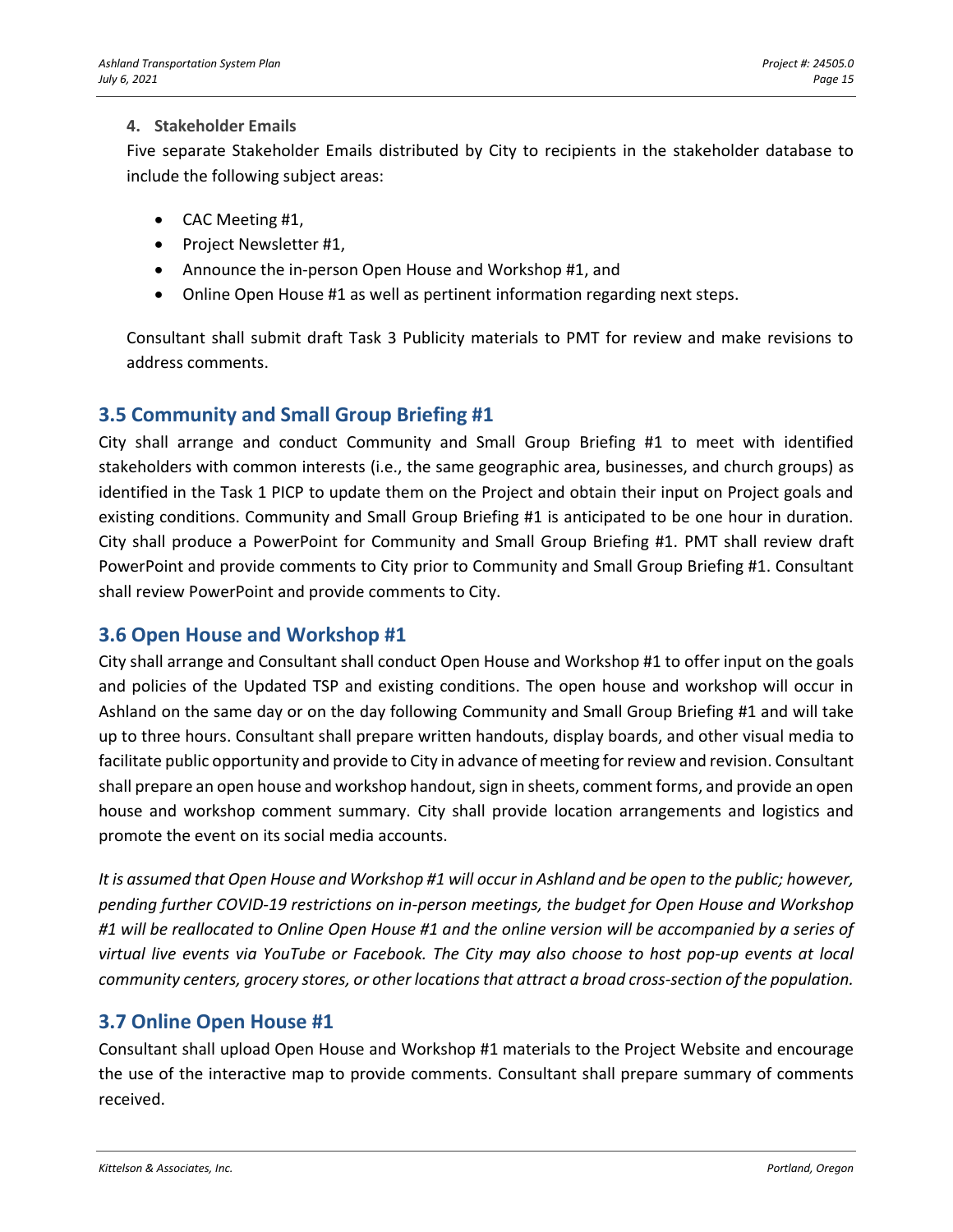## **3.8 Final Tech Memos #2 and #3**

Consultant shall revise Draft Tech Memos #2 and #3 incorporating comments from TAC Meeting #1, Community and Small Group Briefing #1, Open House and Workshop #1, and Online Open House #1 within one week after Open House and Workshop #1. Consultant shall post Final Tech Memos #2 and #3 to Project Website and provide to PMT within two weeks of receiving comments.

#### *City Deliverables*

- 3a Draft Tech Memo #3 Inventory Documents (Subtask 3.1)
- 3b TAC Meeting #1 (Subtask 3.2)
- 3c CAC Meeting #1 (Subtask 3.3)
- 3d Distribution of Task 3 Publicity materials (Subtask 3.4)
- 3e Community and Small Group Briefing #1 (Subtask 3.5)
- 3f Open House and Workshop #1 (Subtask 3.6)
- 3g Review and Comments on Task 3 Deliverables

#### *Consultant Deliverables*

- 3A Draft Tech Memo #3: Existing Conditions Inventory and Analysis (Subtask 3.1)
- 3B TAC Meeting #1 (Subtask 3.2)
- 3C CAC Meeting #1 (Subtask 3.3)
- 3D Task 3 Publicity (Subtask 3.4)
- 3E Comments on Community and Small Group Briefing #1 PowerPoint (Subtask 3.5)
- 3F Open House and Workshop #1 (Subtask 3.6)
- 3G Online Open House #1 (Subtask 3.7)
- 3H Final Tech Memos #2 and #3 (Subtask 3.8)

## **TASK 4: FUTURE CONDITIONS**

The purpose of this task is to analyze future multimodal travel demand and identify gaps and deficiencies within the transportation infrastructure. Future needs shall be based on population and employment forecasts and distributions shall be consistent with the comprehensive plan with a 20‐year forecast from expected date of TSP adoption.

## **4.1 Draft Tech Memo #4: Future Systems Conditions**

Consultant shall prepare initial and revised Draft Tech Memo #4, an assessment of land use and future transportation system conditions in the Project Area under a "no-build" scenario. Consultant shall rely only on completed transportation improvements and planned transportation improvements that have an identified and committed funding source, in preparing the "no-build" scenario (for example, are in the Statewide Transportation Improvement Program).

Draft Tech Memo #4 must include the elements listed below: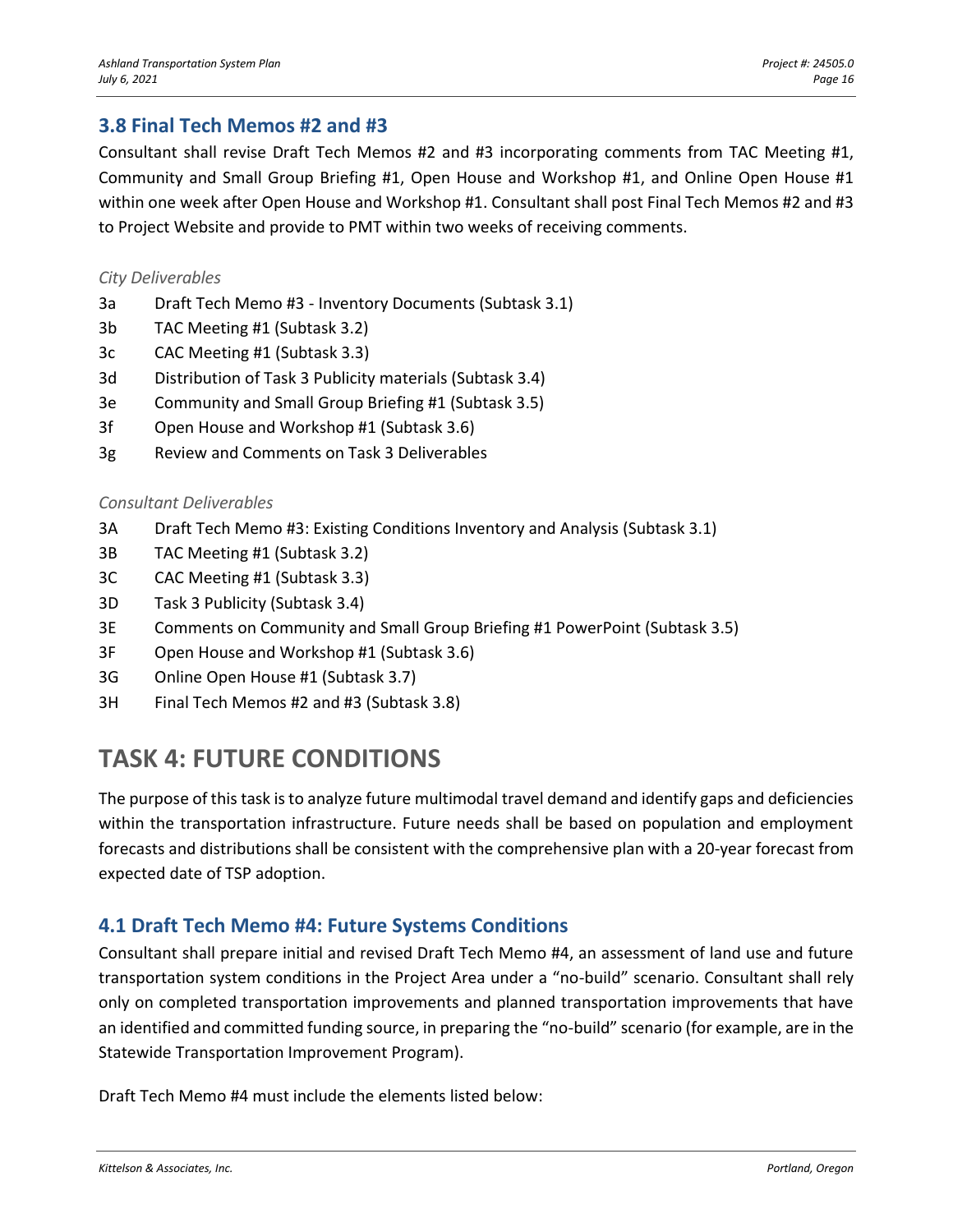#### **1. Population and Employment Forecasts**

Consultant shall summarize the future population and employment data.

#### **2. Future No-Build Scenario**

Consultant shall prepare traffic analysis, qualitative multimodal assessment of transit and Bicycle and Pedestrian Level of Traffic Stress under a no-build scenario for automobile and non-automobile transportation.

#### **3. Future Deficiencies**

Consultant shall identify projected future transportation system deficiencies for all transportation modes. Deficiencies include both the failure to meet measurable standards identified in Task 2 Analysis Methodology and Assumptions Memorandum, and the failure to satisfy the goals, objectives, and evaluation criteria identified in Tech Memo #2.

Consultant shall clearly describe each deficiency. Consultant shall also include future needs determination based on standards and targets identified in the Oregon Transportation Plan and associated statewide modal and topic plans.

Consultant shall submit Draft Tech Memo #4 to PMT for review and comment. Consultant shall prepare and submit revised Draft Tech Memo #4 to the TAC and CAC one week prior to TAC and CAC Meetings #2 after receiving comments from the PMT.

#### *City Deliverables*

4a Review and Comment on Task 4 Deliverables

#### *Consultant Deliverables*

4A Draft Tech Memo #4: Future Systems Conditions (Subtask 4.1)

## **TASK 5: SOLUTIONS DEVELOPMENT AND EVALUATION**

The purpose of this task is to develop and evaluate solutions that are consistent with the vision, goals, objectives and performance measures (criteria) established in Task 2.

## **5.1 Draft Tech Memo #5: Alternatives Analysis**

Consultant shall prepare initial and revised Draft Tech Memo #5 identifying up to three alternative solution packages that address the identified deficiencies and needs. Alternatives must address the standards, goals, and objectives identified in Tech Memo 2. Consultant shall coordinate with City to solicit comments from TPAU and ODOT's Region 3 Traffic regarding the potential of the solution packages and recommended improvements on ODOT's facilities.

Consultant shall provide an evaluation matrix for the alternative solution packages, utilizing the evaluation criteria identified in Tech Memo #2.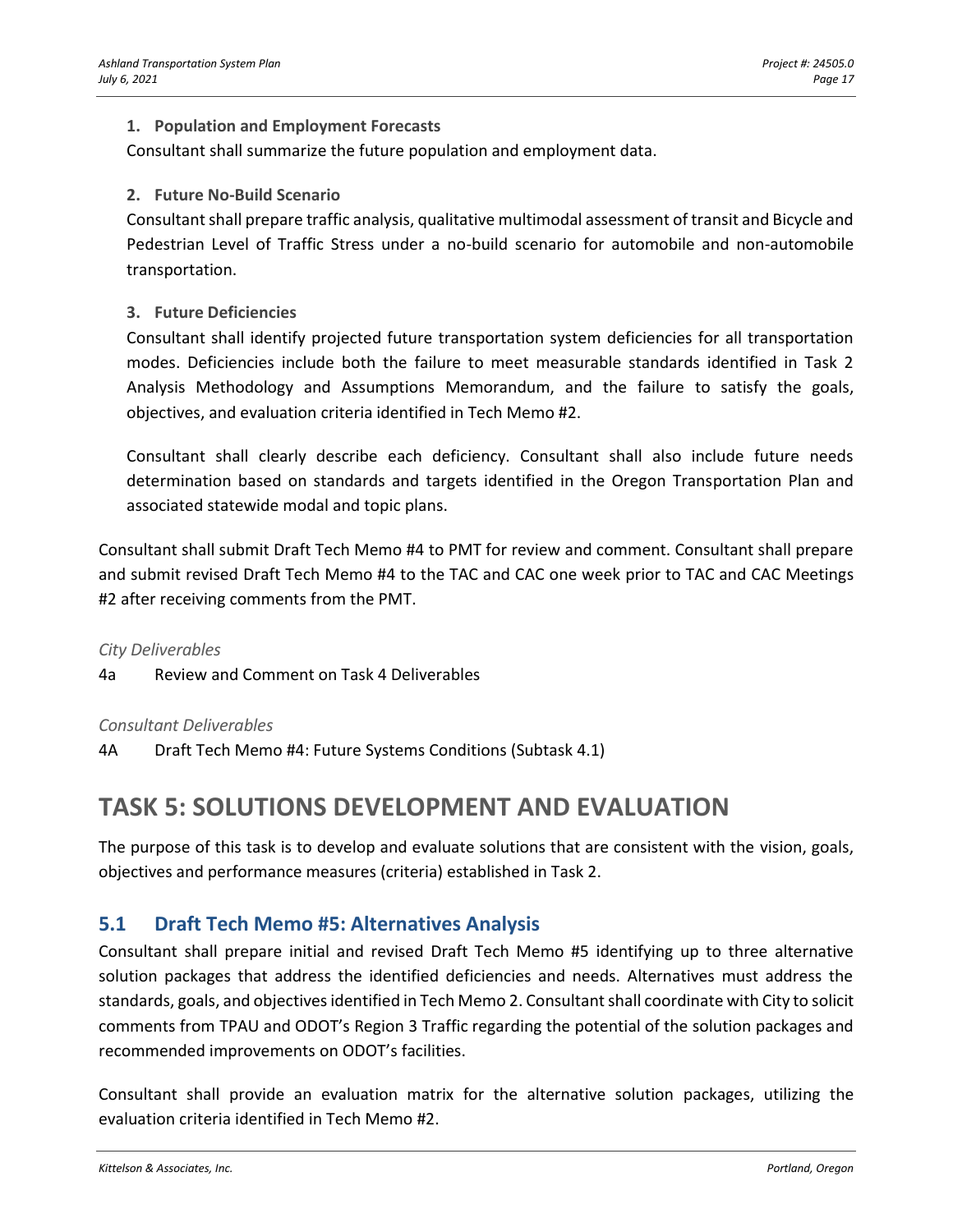Consultant shall estimate conceptual construction and operational costs for alternative solution packages. Cost estimates must be planning-level cost estimates, based on year 2020 dollars, and referenced to appropriate escalation factors.

Draft Tech Memo #5 must include the elements listed below:

#### **1. Bicycle and Pedestrian Connectivity**

Consultant shall recommend connectivity, safety, access, and comfort improvements to City's existing bicycle and pedestrian network, particularly routes that connect to schools, parks and commercial centers. Consultant shall recommend future bicycle and pedestrian network extensions within the Project Area or connecting to existing facilities in adjacent areas.

Consultant shall incorporate the existing multi-use trails system and park trail system plans into the planned system. Consultant shall provide recommendations to improve connectivity to the existing multi-use trails system and identify potential future connectivity to multi-use trail system locations within and adjacent to the Project Area.

#### **2. Identification of Auto-Related Alternatives**

Consultant shall prepare proposed solutions to identified deficiencies for automotive traffic. Consultant shall make a list of recommended changes to street classifications, street design standards, access spacing standards, and roadway segments and intersections with supporting rationale.

#### **3. Transit**

Consultant shall recommend connectivity, frequency, and accessibility improvements to RVTDs' existing transit routes and facilities and recommend future transit routing extensions into and beyond the Project Area.

#### **4. Intermodal Route Connectivity**

Consultant shall recommend intermodal connectivity improvements between City's existing bicycle and pedestrian networks, as well as any existing or planned transit facilities. Consultant shall recommend future bicycle, pedestrian, and transit network improvements into and beyond the Project Area in a way that supports intermodal connectivity.

#### **5. Freight**

Consultant shall identify the major freight issues in the Project Area including accessibility, mobility, safety and freight passage through, into, and from City with an emphasis on intermodal connections. Consultant shall recommend freight route improvements (including rail) to the existing transportation system and future freight route improvements to accommodate future land use and transportation system changes. This task includes identifying problem areas such as access issues, roadway constraints, turning radii at intersections, vertical clearance constraints and truck loading zone issues.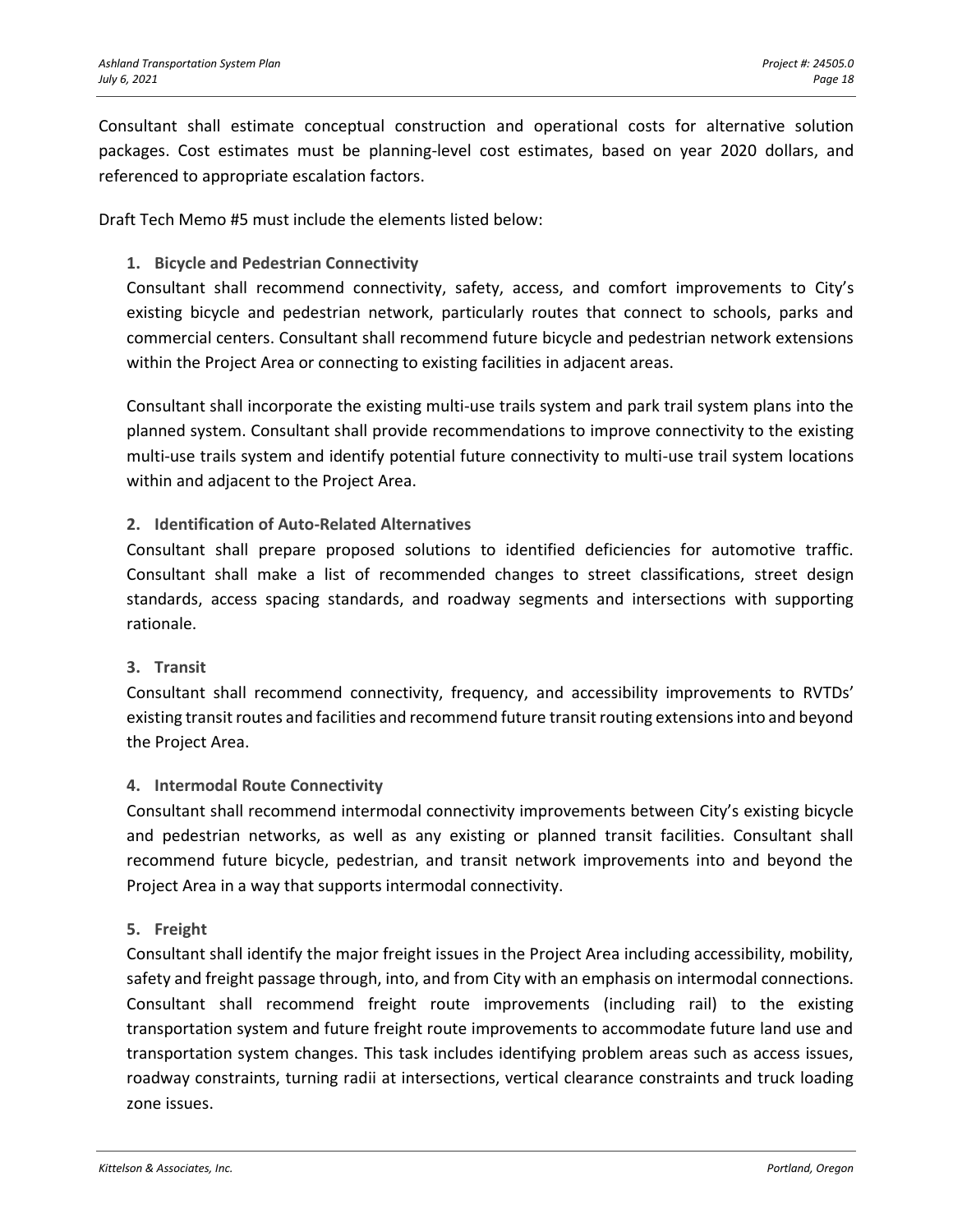#### **6. Air**

Consultant shall discuss recommendations developed in the Ashland Airport Master Plan (adoption pending) and the implications for land uses and transportation in Ashland. Consultant shall provide recommendations for ongoing coordination with the Airport and Oregon Department of Aviation.

#### **7. Safe Routes To Schools**

Consultant shall identify potential alternative connective routes, facility enhancements, and crossing treatments that would improve student safety when walking or biking to school. Consultant shall document these identified alternatives, enhancements, and treatments in a format that can be integrated into the Updated TSP and that can also be crafted to address the needs of future "Safe Routes to Schools" programs. Consultant shall identify school siting and site design factors, as well as student transportation policies, which enhance accessibility for pedestrians, bicyclists, and transit users.

#### **8. Safety**

Consultant shall identify study intersections or segments where countermeasures could be applied to reduce crash frequency to mitigate increases in crashes associated with increased traffic volume or future roadway projects.

#### **9. Local Street Connectivity and Extension Plan**

Consultant shall prepare a list of local street alignment and connectivity improvements in several areas of the Project Area where the local street alignment influences future development of these areas, consistent with City's local street grid pattern. Consultant shall depict future local street connections in these areas on a map and in text.

#### **10. Emerging Transportation Technologies**

Consultant shall assess the range of emerging transportation technologies (ridesharing, autonomous vehicles, bike- and scooter-share programs, and the like) that are likely to be implemented in Project Area during the planning horizon. Such technologies shall be identified as discrete projects, policies, and programs, including privately owned and operated systems.

#### **11. Funding Programs**

Consultant shall prepare a comprehensive list of funding options for consideration by City. Funding options section must include a summary of historic, existing, and future City transportation funding sources. Funding options must include all funding sources available to City in a matrix form, and a brief narrative explaining each option.

Consultant shall prepare a future transportation funding plan based on the current and historic transportation funding information in Tech Memo #3 and consistent with Step 15 of Transportation System Planning Guidelines 2018 and ODOT directive, PB-03, Financial Feasibility in System Planning. Consultant shall obtain projected transportation funding and revenue from City.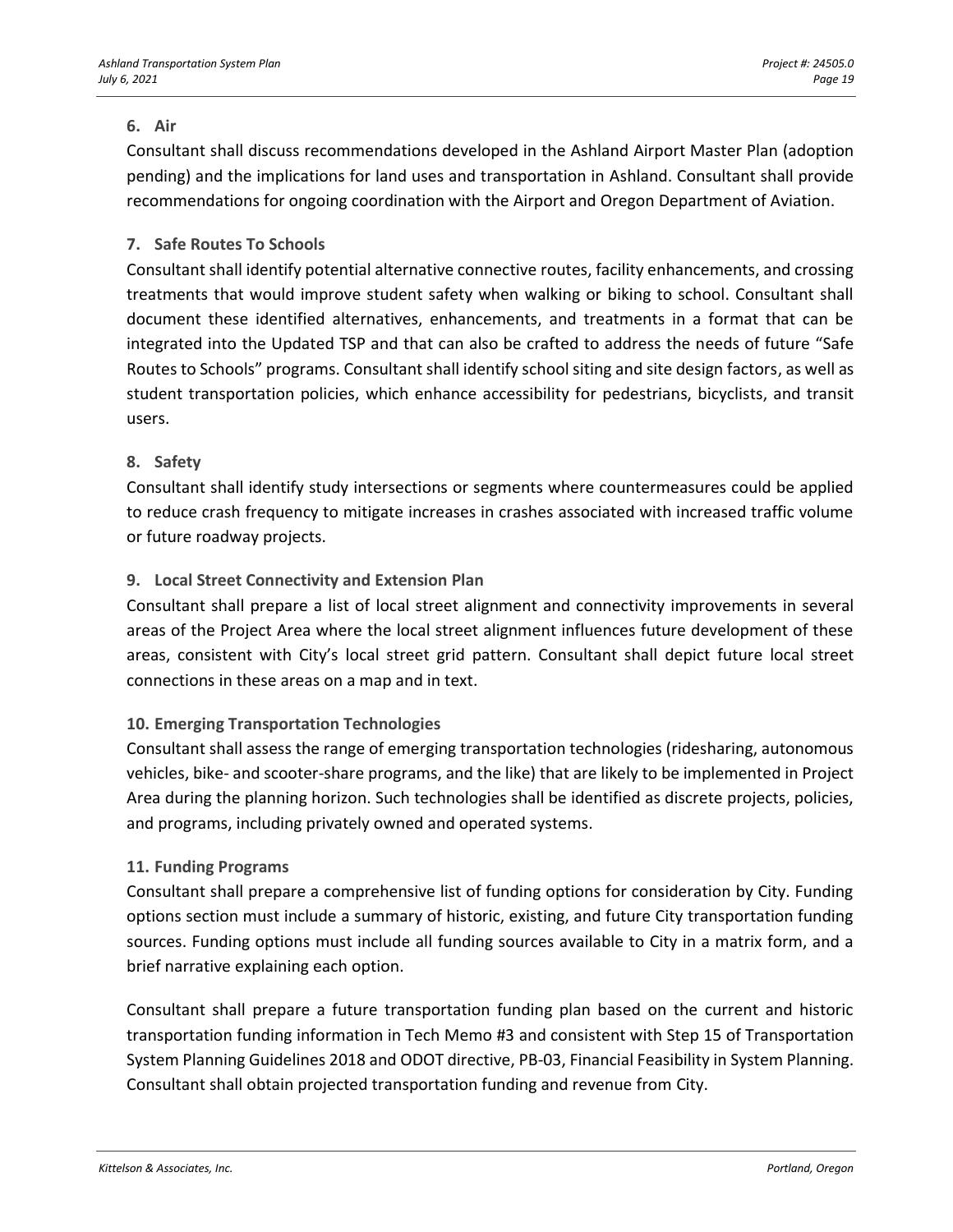#### **12. Development Code Amendments**

Consultant shall prepare a list of amendments to City's development code to implement the audit of City's Zoning Ordinance in Task 2 to comply with OAR 660-012-0045.

#### **13. Transportation Demand Management**

Consultant shall prepare a list of transportation demand management strategies. Strategies must offer sustainable solutions to help create a multi-modal transportation environment.

Consultant shall submit Draft Tech Memo #5 to PMT for review and comment. Consultant shall prepare and submit a revised version of Draft Tech Memo #5 to the TAC and CAC one week prior to TAC and CAC Meeting #2.

## **5.2 TAC Meeting #2**

City shall arrange and Consultant shall conduct TAC Meeting #2 via conference call. The purpose of TAC Meeting #2 is to review and discuss the future baseline transportation conditions in Draft Tech Memo #4 and the alternative solution packages and their performance evaluation in Draft Tech Memo #5. The meeting is not expected to exceed 2 hours. Consultant shall prepare meeting schedule, agendas, and supporting materials for TAC Meeting #2 and meeting minutes afterwards.

#### *C5.2 TAC Meeting #2 – In-person Meeting*

Pending changes to COVID 19 restrictions and City policy regarding in-person meetings, TAC Meeting #2 may be held in Ashland and follow a similar format as indicated above.

## **5.3 CAC Meeting #2**

City shall arrange and Consultant shall conduct CAC Meeting #2. The meeting will occur on the same day and in the same format as TAC Meeting #2. The purpose of CAC Meeting #2 is to review and discuss the future baseline transportation conditions in Draft Tech Memo #4 and the alternative solution packages and their performance evaluation in Draft Tech Memo #5. The meeting is not expected to exceed 2 hours. Consultant shall prepare meeting schedule, agendas, and supporting materials for CAC Meeting #2 and meeting minutes afterwards.

## **5.4 Task 5 Publicity**

Consultant shall prepare Task 4 Publicity to provide information regarding the Project in a variety of methods to encourage public participation. Publicity must include:

#### **1. Project Newsletter #2**

Project Newsletter #2 must include a Project introduction and include logistical information on the open house and online open house, schedule, and other relevant Project information. City shall distribute Project Newsletter #2 in City's utility bills and share on its social media accounts.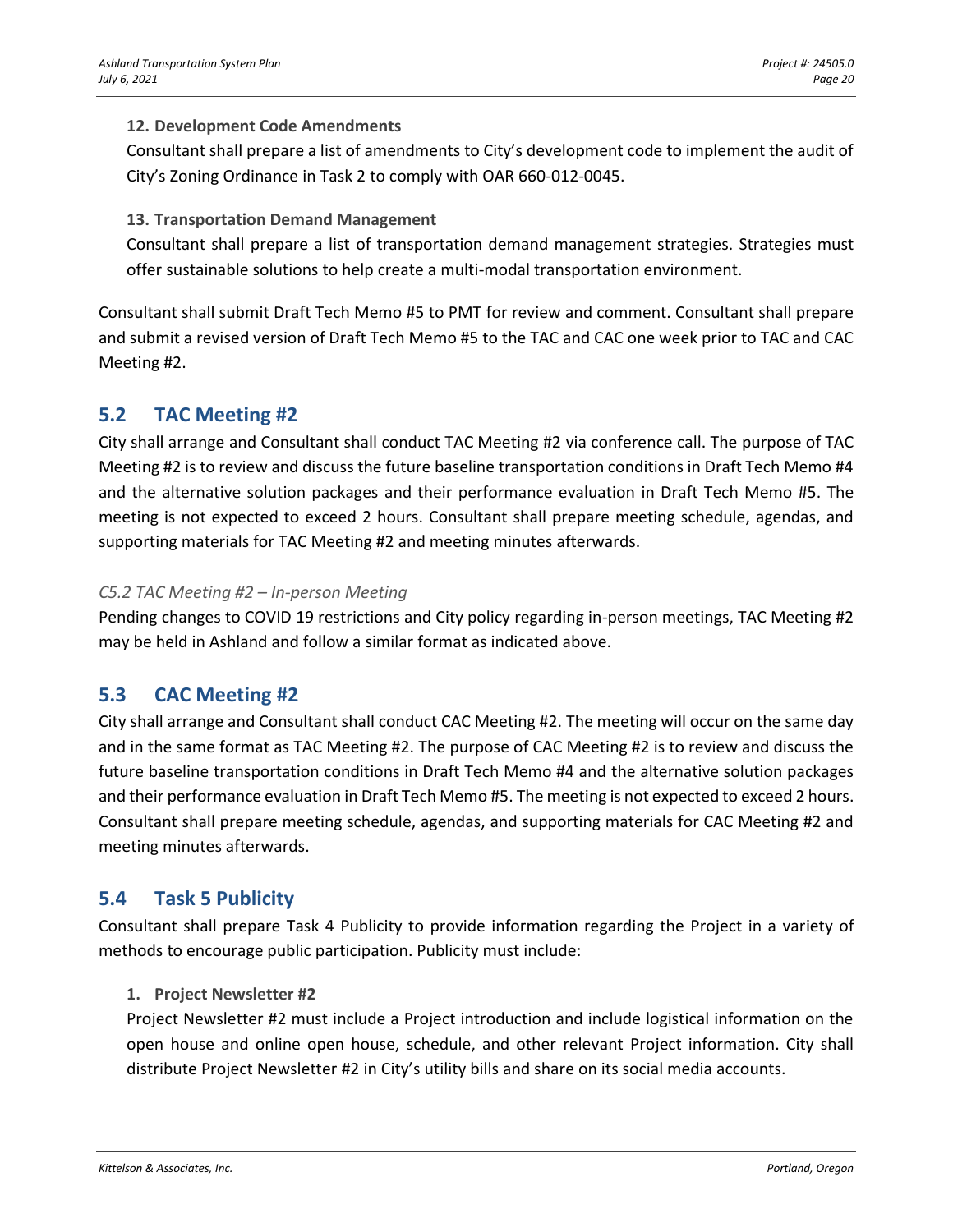#### **2. Project Flyer #2**

Project Flyer #2 must include a Project introduction and include logistical information on the open house and online open house, schedule, and other relevant Project information. City shall place Flyer #2 at high-traffic areas to promote the open house. Consultant shall post Flyer #2 to the Project Website.

#### **3. News Release**

News release must announce the open house. Consultant shall produce and purchase print advertising for the news release to provide notice for the open house. Consultant shall place news release in local newspapers of record. Consultant shall also provide news release to community papers, city newsletters, community calendars, or similar publications in the Project Area. City shall post news release on its social media accounts.

#### **4. Stakeholder Emails**

Five separate Stakeholder Emails distributed by City to recipients in the stakeholder database to include the following subject areas:

- CAC Meeting #2,
- Project Newsletter #2,
- Announce the in-person Open House and Workshop #2, and
- Online Open House #2 as well as pertinent information regarding next steps.

Consultant shall submit draft Task 5 Publicity materials to PMT for review and make revisions to address comments.

## **5.5 Community and Small Group Briefings #2**

City shall arrange and consultant shall conduct Community and Small Group Briefing #2 to meet with identified stakeholders with common interests (i.e., the same geographic area, businesses, and church groups) as identified in the Task 1 PICP to update them on the Project and obtain their input on alternative solution packages to meet deficiencies. Community and Small Group Briefing #2 is anticipated to occur at a regularly scheduled Transportation Commission meeting and be one hour in duration. City shall produce a PowerPoint for Community and Small Group Briefing #2. Consultant shall review PowerPoint and provide comments to City.

## **5.6 Open House and Workshop #2**

City shall arrange and Consultant shall conduct Open House and Workshop #2 to offer input on alternative packages to address deficiencies. The open house and workshop will occur in Ashland on the same day or on the day following Community and Small Group Briefing #2 and will take up to three hours. Consultant shall prepare written handouts, display boards, and other visual media to facilitate public opportunity and provide to City in advance of meeting for review and revision. Consultant shall prepare an Open House and Workshop #2 handout, sign in sheets, comment forms, and provide an open house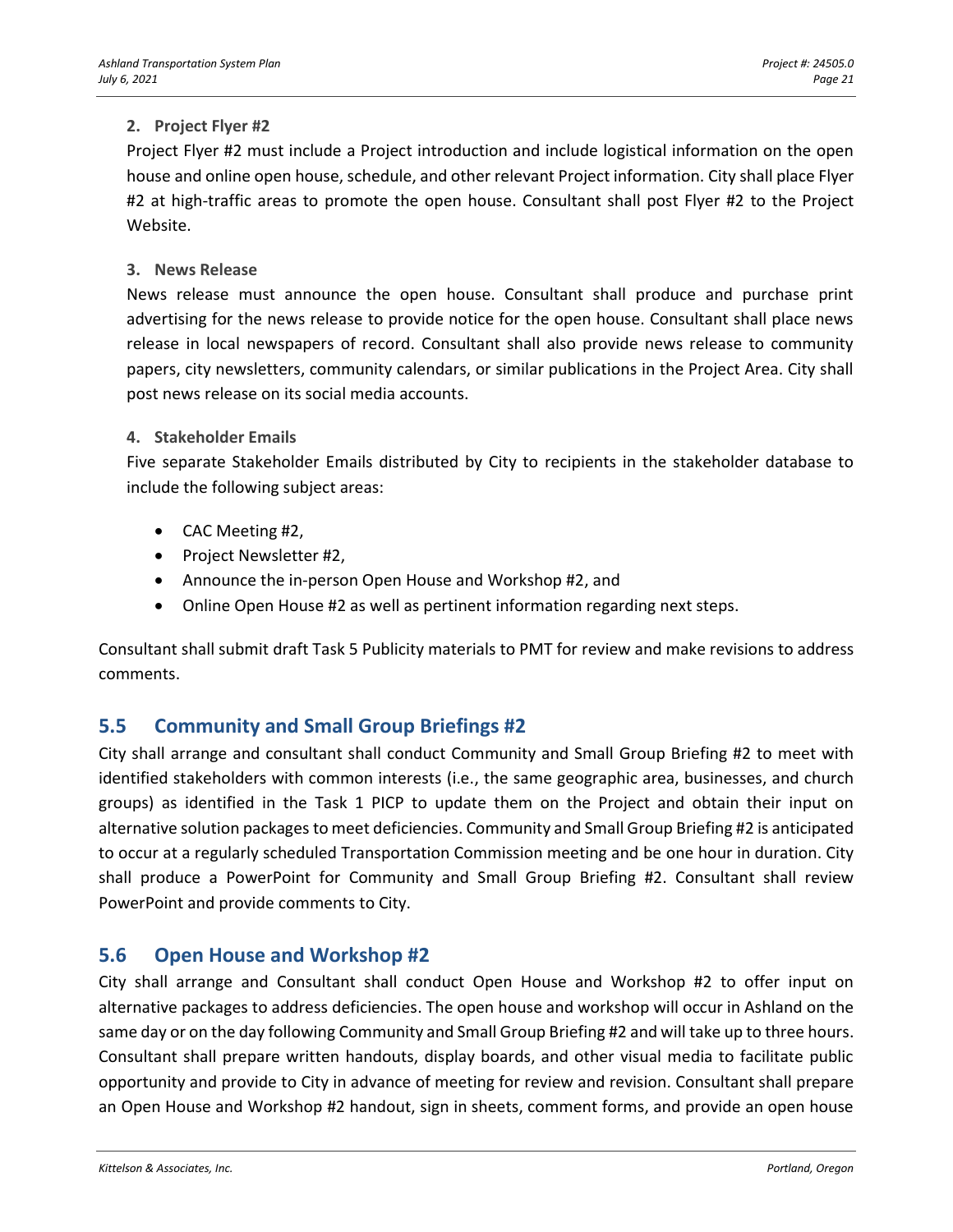and workshop comment summary. City shall provide location arrangements and logistics and promote the event on its social media accounts.

*It is assumed that Open House and Workshop #2 will occur in Ashland and be open to the public; however, pending further COVID-19 restrictions on in-person meetings, the budget for Open House and Workshop #2 will be reallocated to Online Open House #2 and the online version will be accompanied by a series of virtual live events via YouTube or Facebook. The City may also choose to host pop-up events at local community centers, grocery stores, or other locations that attract a broad cross-section of the population.*

## **5.7 Online Open House #2**

Consultant shall upload Open House and Workshop #2 materials to the Project Website and encourage the use of the interactive map to provide comments. Consultant shall prepare summary of comments received.

## **5.8 Final Tech Memos #4 and #5**

Consultant shall revise Draft Tech Memos #4 and #5 incorporating comments received from TAC Meeting #2, CAC Meeting #2, Community and Small Group Briefing #2, Open House and Workshop #2 and Online Open House #2. Consultant shall post Final Tech Memos #4 and #5 to Project Website and provide Final Tech Memos #4 and #5 to PMT within two weeks of receiving comments.

#### *City Deliverables*

- 5a TAC Meeting #2 (Subtask 5.2)
- 5b CAC Meeting #2 (Subtask 5.3)
- 5d Task 5 Publicity (Subtask 5.4)
- 5e Community and Small Group Briefing #2 (Subtask 5.5)
- 5f Open House and Workshop #2 (Subtask 5.6)
- 5g Review and Comment on Task 4 Deliverables

#### *Consultant Deliverables*

- 5A Draft Tech Memo #5: Alternatives Analysis and Funding Program (Subtask 5.1)
- 5B TAC Meeting #2 (Subtask 5.2)
- 5C CAC Meeting #2 (Subtask 5.3)
- 5D Task 5 Publicity (Subtask 5.4)
- 5E Comments on Community and Small Group Briefing #2 PowerPoint (Subtask 5.5)
- 5F Open House and Workshop #2 (Subtask 5.6)
- 5G Online Open House #2 (Subtask 5.7)
- 5H Final Tech Memos #4 and #5 (Subtask 5.8)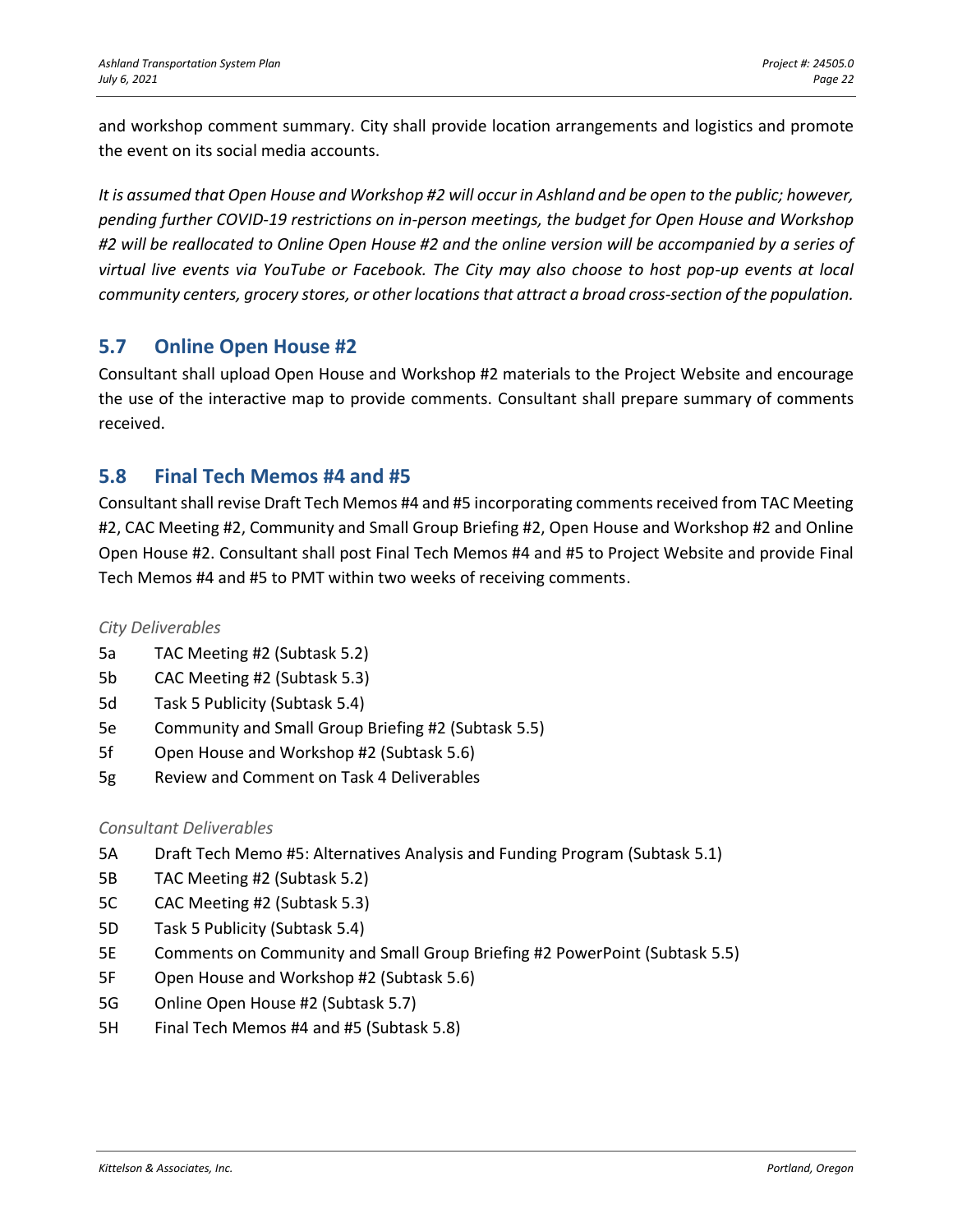## **TASK 6: FUNDING PROGRAM**

The purpose of this task is to identify the preferred alternatives along with revenue streams, both existing and anticipated, that will support proposed projects and programs.

## **6.1 Draft Tech Memo #6: Preferred Alternatives**

Consultant shall prepare initial and revised Draft Tech Memo #6, identifying preferred and costconstrained alternatives based on earlier Tech Memos, the 2013 TSP, and input received from the PMT, TAC, CAC and public. Draft Tech Memo #6 must include the elements listed below:

#### **1. Selection of Preferred Alternatives**

Consultant shall identify a preferred alternative for each deficiency or need and, if different, a costconstrained alternative taking into account the revenue forecast for each deficiency or need, consistent with Step 15 of Transportation System Planning Guidelines 2018. Identification of alternatives must include, in addition to those elements required by the Transportation Planning Rules, the following elements:

- a) Projects necessary to reduce transportation barriers to key development and redevelopment areas.
- b) Corridor improvement needs.
- c) Access management strategies for City, County, and State arterials and collectors.
- d) Identification of improvements that could be incorporated into a future "Safe Routes to Schools" plan, including school siting, site planning, and student transportation policies.
- e) Planning-level cost estimates referenced to an appropriate escalation factor for updates.
- f) A list of features needing approval (e.g., marked crosswalks on State Highways).

Preferred improvements to ODOT's facilities must be coordinated with ODOT's Region 3 Traffic.

#### **2. Future Transportation Funding Plan**

Consultant shall prepare a future transportation funding plan based on the current and historic transportation funding information in Tech Memo #3 and consistent with Step 15 of Transportation System Planning Guidelines 2018 and ODOT Directive PB-03, Financial Feasibility in System Planning.

#### **3. Project Prioritization Tool**

The preferred alternatives shall be prioritized based on how well they meet the goals, objectives, and evaluation criteria developed in Task 2 as well as other criteria as identified by the PMT. Consultant shall format the prioritization tool so that it can be used by the City to reevaluate priorities over time.

Consultant shall submit Draft Tech Memo #6 to PMT for review and comment. Consultant shall prepare and submit a revised version of Draft Tech Memo #6 to the TAC and CAC one week prior to TAC and CAC Meeting #3.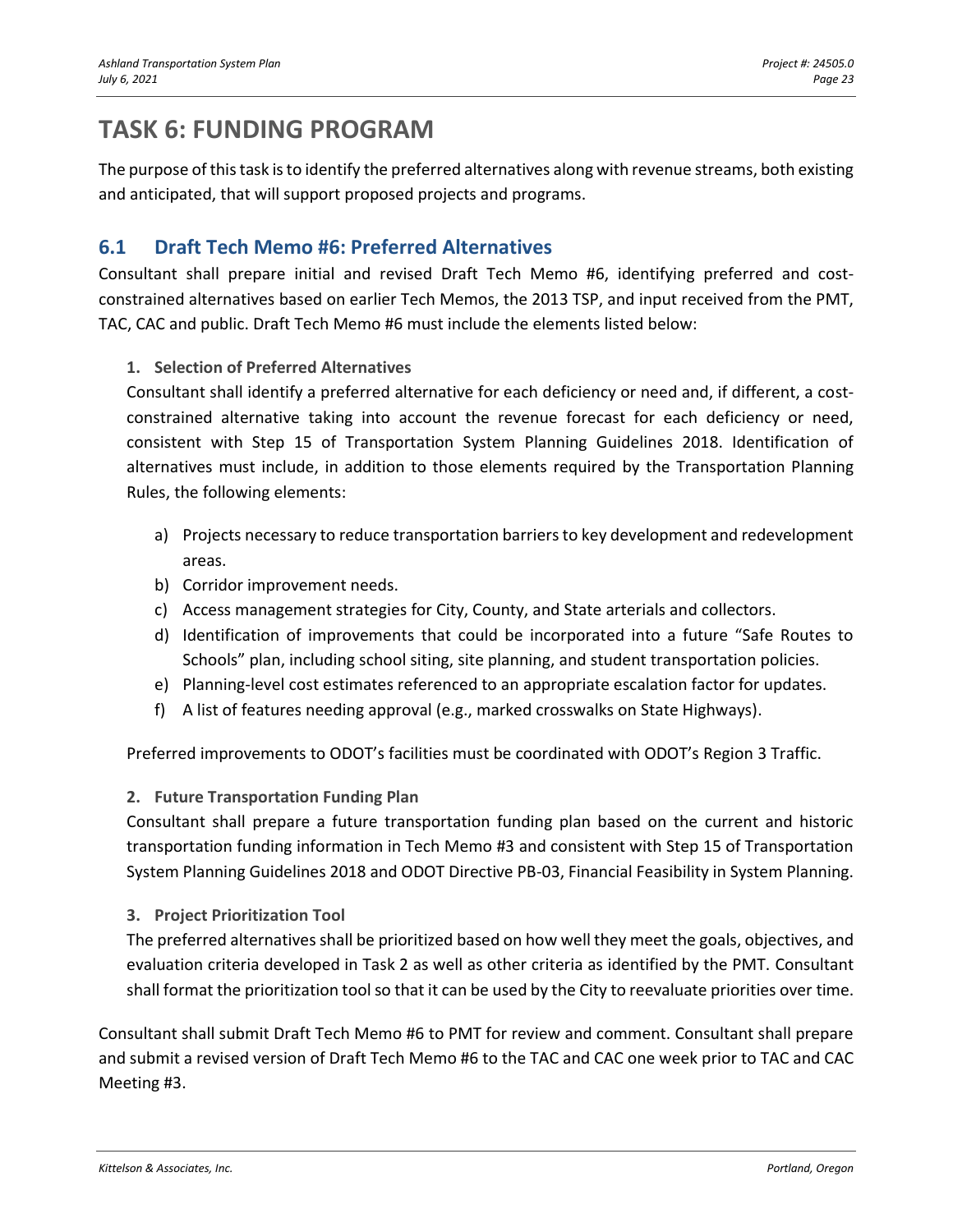## **6.2 TAC Meeting #3**

City shall arrange and Consultant shall conduct TAC Meeting #3 via conference call. The purpose of TAC Meeting #3 is to discuss proposed preferred alternatives and funding plan in Draft Tech Memo #6. The meeting is not expected to exceed 2 hours. Consultant shall prepare the meeting schedule, written agendas, and supporting materials for TAC Meeting #3 and shall prepare meeting minutes afterwards.

#### *C6.2 TAC Meeting #3 – In-person Meeting*

Pending changes to COVID 19 restrictions and City policy regarding in-person meetings, TAC Meeting #3 may be held in Ashland and follow a similar format as indicated above.

## **6.3 CAC Meeting #3**

City shall arrange and Consultant shall conduct CAC Meeting #3. The meeting will occur on the same day and in the same format as TAC Meeting #3. The purpose of CAC Meeting #3 is to discuss proposed preferred alternatives and funding plan in Draft Tech Memo #6. The meeting is not expected to exceed 2 hours. Consultant shall prepare the meeting schedule, written agendas, and supporting materials for CAC Meeting #3 and shall prepare meeting minutes afterwards.

## **6.4 Task 6 Publicity**

Consultant shall prepare Task 6 Publicity to provide information regarding the Project in a variety of methods to encourage public participation. Publicity must include:

#### **4. Project Newsletter #3**

Project Newsletter #3 must include a Project introduction and include logistical information on the open house and online open house, schedule, and other relevant Project information. City shall distribute Project Newsletter #3 in City's utility bills and share on its social media accounts.

#### **5. Project Flyer #3**

Project Flyer #3 must include a Project introduction and include logistical information on the open house and online open house, schedule, and other relevant Project information. City shall place Flyer #3 at high-traffic areas to promote the open house. Consultant shall post Flyer #3 to the Project Website.

#### **6. News Release**

News release must announce the open house. Consultant shall produce and purchase print advertising for the news release to provide notice for the open house. Consultant shall place news release in local newspapers of record. Consultant shall also provide news release to community papers, city newsletters, community calendars, or similar publications in the Project Area. City shall post news release on its social media accounts.

#### **7. Stakeholder Emails**

Five separate Stakeholder Emails distributed by City to recipients in the stakeholder database to include the following subject areas: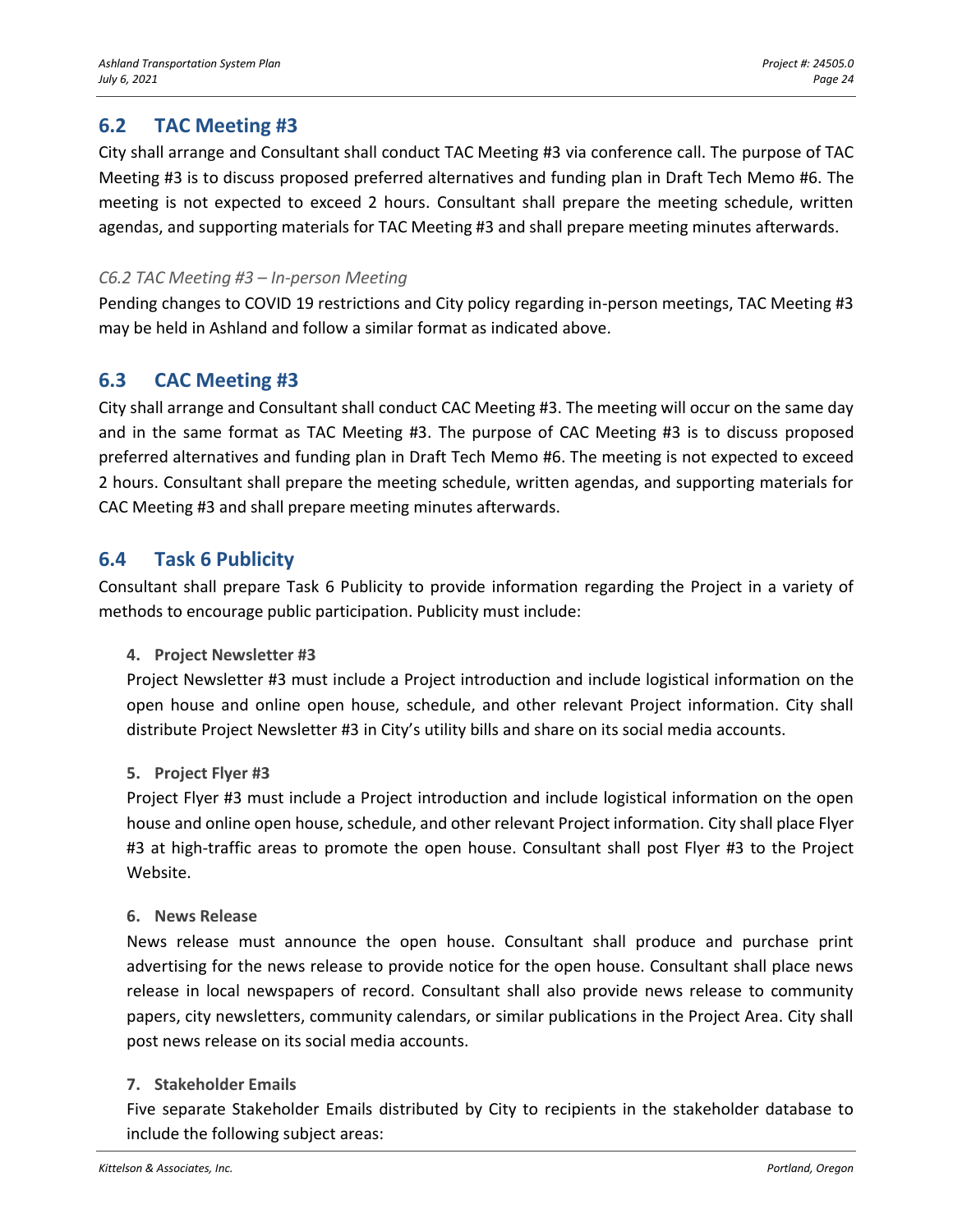- CAC Meeting #3,
- Project Newsletter #3,
- Announce the in-person Open House and Workshop #3, and
- Online Open House #3 as well as pertinent information regarding next steps.

Consultant shall submit draft Task 6 Publicity materials to PMT for review and make revisions to address comments.

## **6.5 Community and Small Group Briefings #3**

City shall arrange and consultant shall conduct Community and Small Group Briefing #3 to meet with identified stakeholders with common interests (i.e. the same geographic area, businesses, church groups) as identified in the PICP to update them on the Project and obtain input on proposed preferred alternatives and funding plan. Community and Small group Briefing #3 is anticipated to be one hour in duration. City shall produce a PowerPoint for the Community and Small Group Briefing #3. Consultant shall review PowerPoint and provide comments to City.

## **6.6 Open House and Workshop #3**

City shall arrange and Consultant shall conduct Open House and Workshop #3 to offer input on proposed preferred alternatives and funding plan. The open house and workshop will occur in Ashland on the same day or on the day following Community and Small Group Briefings #3 and will take up to three hours. Consultant shall prepare written handouts, display boards, and other visual media to facilitate public opportunity and provide to City in advance of meeting for review and revision. Consultant shall prepare an Open House and Workshop #3 handout, sign in sheets, comment forms, and provide an open house and workshop comment summary. City shall provide location arrangements and logistics and promote the event on its social media accounts.

*It is assumed that Open House and Workshop #3 will occur in Ashland and be open to the public; however, pending further COVID-19 restrictions on in-person meetings, the budget for Open House and Workshop #3 will be reallocated to Online Open House #3 and the online version will be accompanied by a series of virtual live events via YouTube or Facebook. The City may also choose to host pop-up events at local community centers, grocery stores, or other locations that attract a broad cross-section of the population.*

## **6.7 Online Open House #3**

Consultant shall upload Open House and Workshop #3 materials to the Project Website and encourage the use of the interactive map to provide comments. Consultant shall prepare summary of comments received.

## **6.8 Transportation Commission Work Session #1**

City shall arrange and Consultant shall conduct Transportation Commission Work Session #1. The purpose of Transportation Commission Work Sessions #1 is to discuss proposed preferred alternatives and funding plan in Draft Tech Memo #6. Consultant shall prepare the meeting schedule, written agendas, and supporting materials and meeting summary afterwards.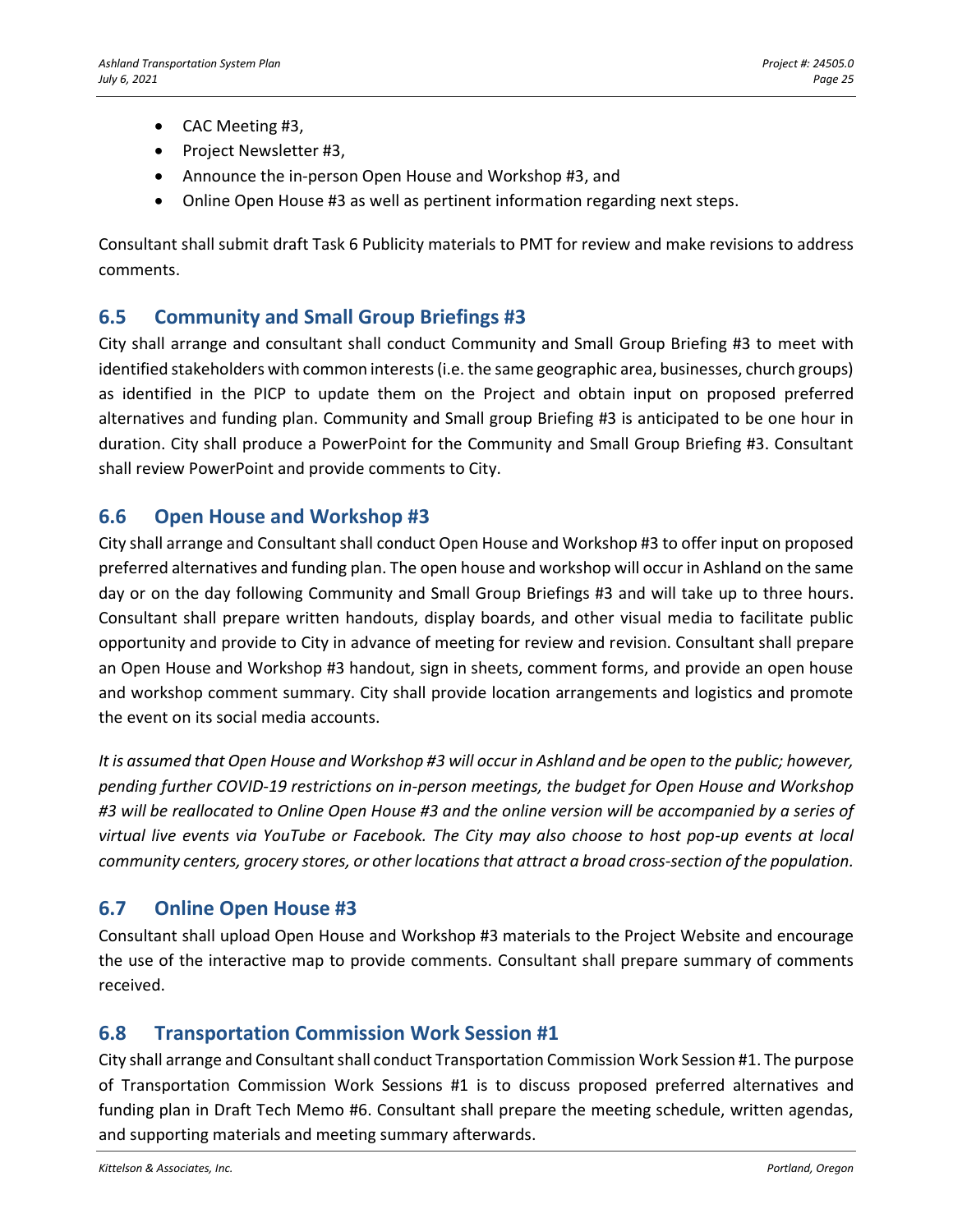## **6.9 Joint Planning Commission and City Council Work Session #1**

City shall arrange and Consultant shall conduct Joint Planning Commission and City Council Work Session #1. The purpose of Planning Commission and City Council Work Session #1 is to discuss proposed preferred alternatives and funding plan in Draft Tech Memo #6. Consultant shall prepare the meeting schedule, written agendas, and supporting materials and meeting summary afterwards. City shall prepare legally required minutes.

## **6.10 Final Tech Memo #6**

Consultant shall revise Draft Tech Memo #6 incorporating Task 5 comments. Consultant shall post Final Tech Memo #6 to Project Website and provide to PMT within two weeks of receiving comments.

#### *City Deliverables*

- 6a TAC Meeting #3 (Subtask 6.2)
- 6b CAC Meeting #3 (Subtask 6.3)
- 6d Task 6 Publicity (Task 6.4)
- 6e Community and Small Group Briefings #3 (Subtask 6.5)
- 6f Open House and Workshop #3 (Subtask 6.6)
- 6g Transportation Commission Work Session #1 (Subtask 6.8)
- 6h Joint Planning Commission and City Council Work Session #1 (Subtask 6.9)
- 6i Review and Comment on Task 6 Deliverables

#### *Consultant Deliverables*

- 6A Draft Tech Memo #6: Preferred Alternatives (Subtask 6.1)
- 6B TAC Meeting #3 (Subtask 6.2)
- 6C CAC Meeting #3 (Subtask 6.3)
- 6D Task 6 Publicity (Subtask 6.4)
- 6E Comments on Community and Small Group Briefing #3 PowerPoint (Subtask 6.5)
- 6F Open House and Workshop #3 (Subtask 6.6)
- 6G Online Open House #3 (Subtask 6.7)
- 6H Transportation Commission Work Session #1 (Subtask 6.8)
- 6I Joint Planning Commission and City Council Work Session #1 (Subtask 6.9)
- 6J Final Tech Memo #6 (Subtask 6.10)

## **TASK 7: FINAL DOCUMENTATION**

The purpose of this task is to compile all technical documents created into a final comprehensive document that will shape the transportation system throughout the planning period. The document should be inclusive of all modes and describe a cohesive link between them and the transportation network.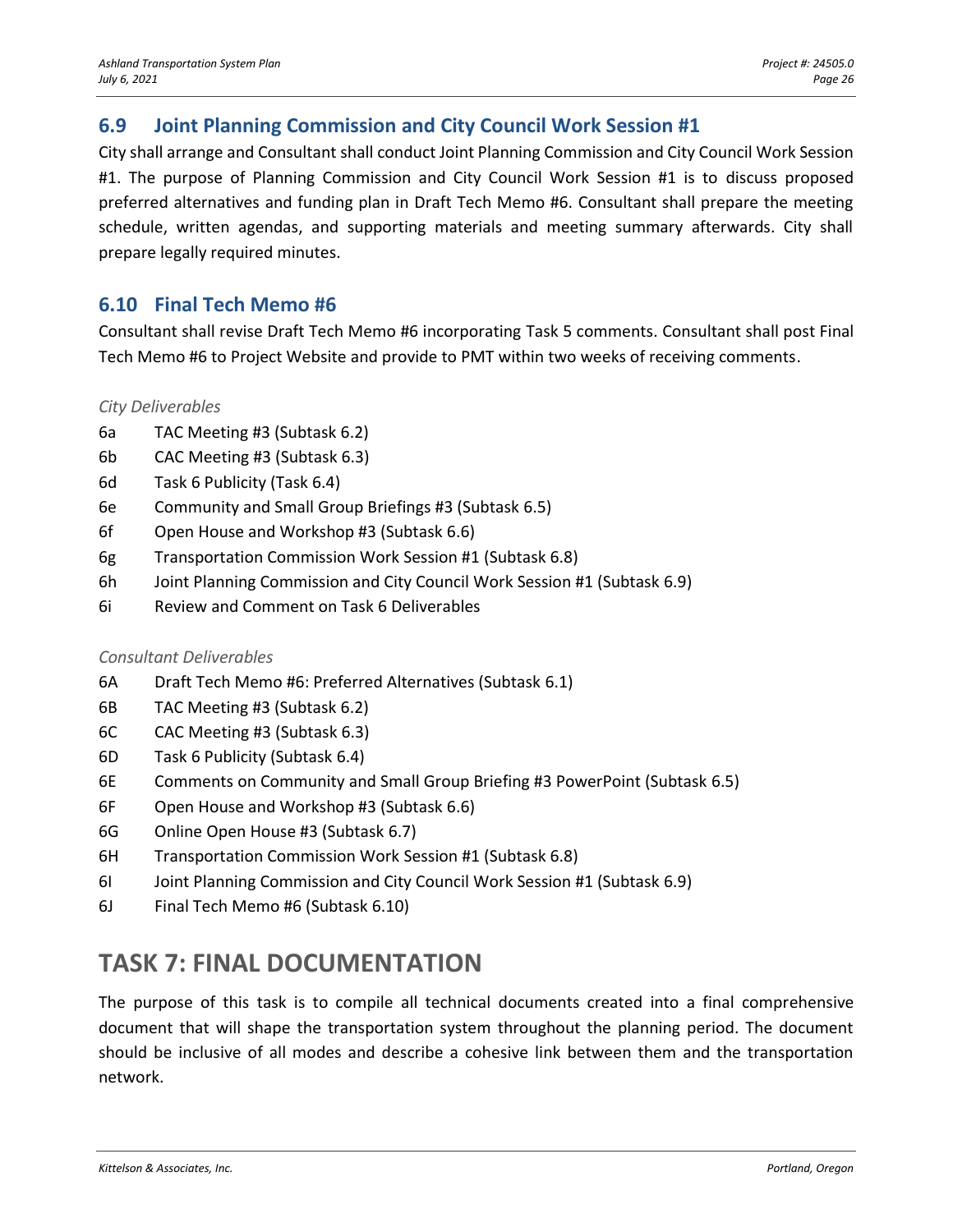The City of Ashland would like the fiscally constrained plan to account for transportation network improvements that are cohesive and provide a complete benefit to all modes when and if possible. In addition, recommended improvements need to account for other planned infrastructure projects (water, storm, sewer, roadway maintenance) within the City's adopted 20‐year capital improvement program. The final plan should document improvements that when feasible serve all modes along with the network area they benefit.

## **7.1 Draft Updated TSP**

Consultant shall prepare initial and revised Draft Updated TSP updating 2013 TSP and incorporating earlier Tech Memos #1 – #6 and the additional comments received. Draft Updated TSP must include the following:

- A. Maps showing each updated future network and a comprehensive map showing all networks;
- B. Prioritized list of multi-modal projects with planning-level cost estimates, including escalation factor estimates;
- C. Project summary prospectus sheets, including Project costs, location map, and cross-section;
- D. Funding strategy for near term fiscally constrained projects throughout the Project Area and planning horizon; and
- E. Access spacing standards

Draft Updated TSP must summarize the following in either the report body or appendix:

- i. Transportation System Summary
	- Inventory of entire transportation system for all modes of travel.
- ii. Transportation Goals, Plans, and Policy Framework
	- Survey of state, regional, and local plans, policies, rules and regulations; identify relationships, conflicts, and discrepancies within and between these documents.
	- Goals and objectives supporting the community's vision.
	- A discrete, actionable set of policies which capture the opportunities and strategies supporting an Updated TSP and otherwise reflect the intent of Goal 12 "to provide and encourage a safe, convenient, and economical transportation system."
- iii. Existing Conditions
	- Analysis of existing traffic conditions for all modes of travel: volumes, Level-of-Service, turning movements, queuing, mobility, and safety for all through streets and intersections. Areas of significant queuing or traffic safety concerns.
- iv. Future Demand and Land Use
	- Existing and future land uses to estimate traffic generation in the community, as well as future through traffic. Trip distribution, including estimates of trip ends per land use type, total annual trip ends.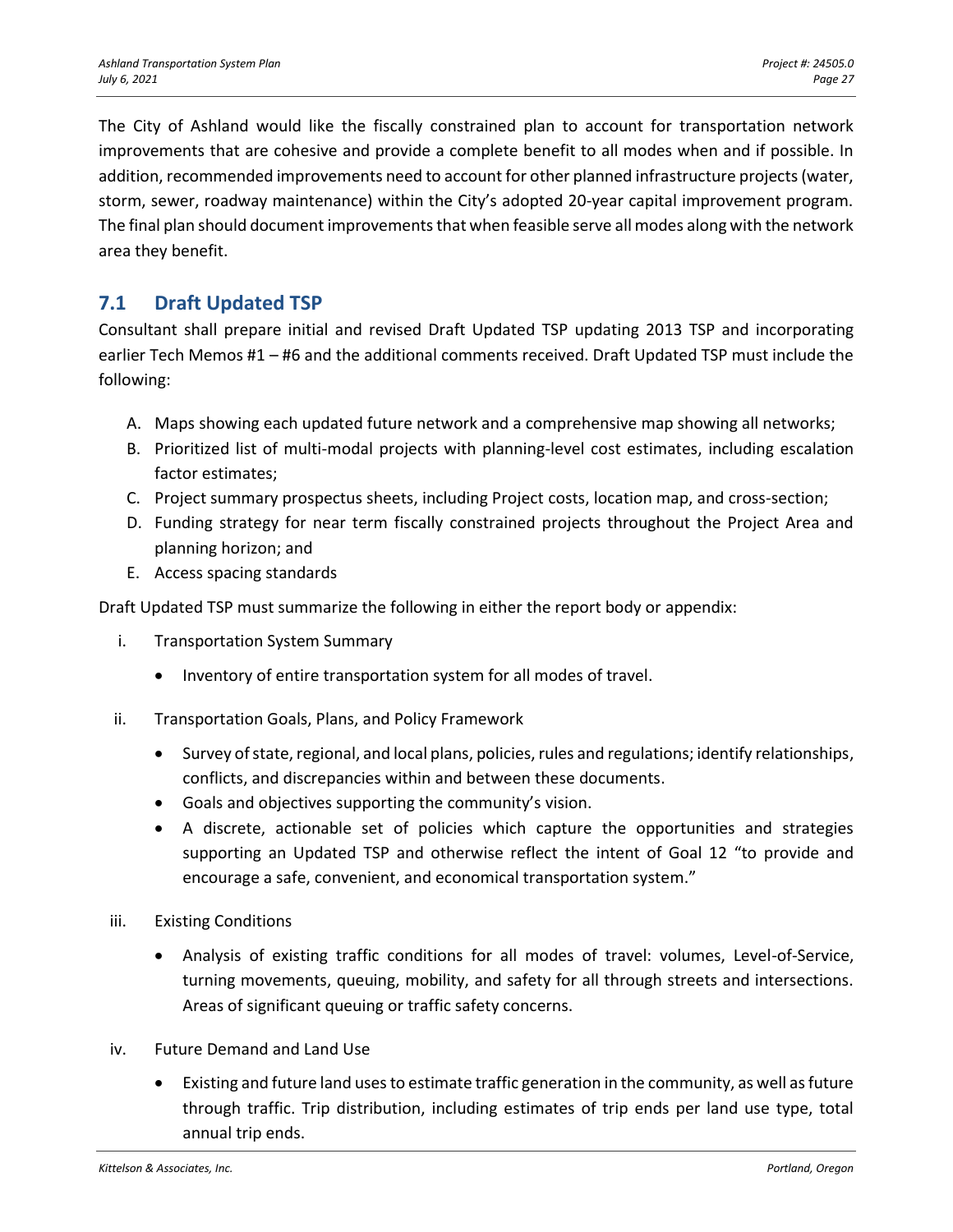#### v. Safety Plan

- A Safety Plan that aligns with current goals in the Oregon Transportation Safety Action Plan and identifies cost-effective opportunities to obtain programed safety funds (e.g., Highway Safety Improvement Program funding, Safe Routes to Schools) to reduce fatal and serious injury crashes through the ODOT All Roads Transportation Safety Program. This must include systemic applications which may be viable with a demonstrated benefit cost ratio (e.g., bike and pedestrian).
- vi. Pedestrian Plan
	- A Pedestrian Plan aligned with current intermodal policy goals.
	- Examination and analysis of existing facilities. Recommendations for improvements and design standards. Focus on safety and gaps in the pedestrian network. Special emphasis must be placed on connectivity among primary pedestrian facilities and intermodal linkages.
	- Comprehensive and prioritized list of improvements, including itemized planning-level cost estimates.

#### vii. Bicycle Plan

- A Bicycle Plan aligned with current intermodal policy goals.
- Examination and analysis of existing facilities. Recommendations for improvements and design standards. Focus on safety and gaps in the bicycle network.
- Comprehensive and prioritized list of improvements, including itemized planning-level cost estimates.

#### viii. Transit Plan

- Examination and analysis of existing facilities. Recommendations for improvements and design standards. Focus on safety, gaps in the system and intermodal linkages with the pedestrian and bicycle networks.
- Comprehensive and prioritized list of improvements, including itemized planning-level cost estimates.
- Analysis and recommended improvements must reflect current intermodal policy goals.
- ix. Motor Vehicle Plan (including Transportation System Management and Truck Freight Plan)
	- Proposed changes and improvements to best accommodate vehicle traffic within the existing constraints and long-term vision of City.
	- Focus on impacts to businesses.
	- Potential to add pedestrian improvements.
	- Comprehensive and prioritized list of improvements, including itemized planning-level cost estimates.
- x. Other Modes Plan (Air, Rail and Pipeline)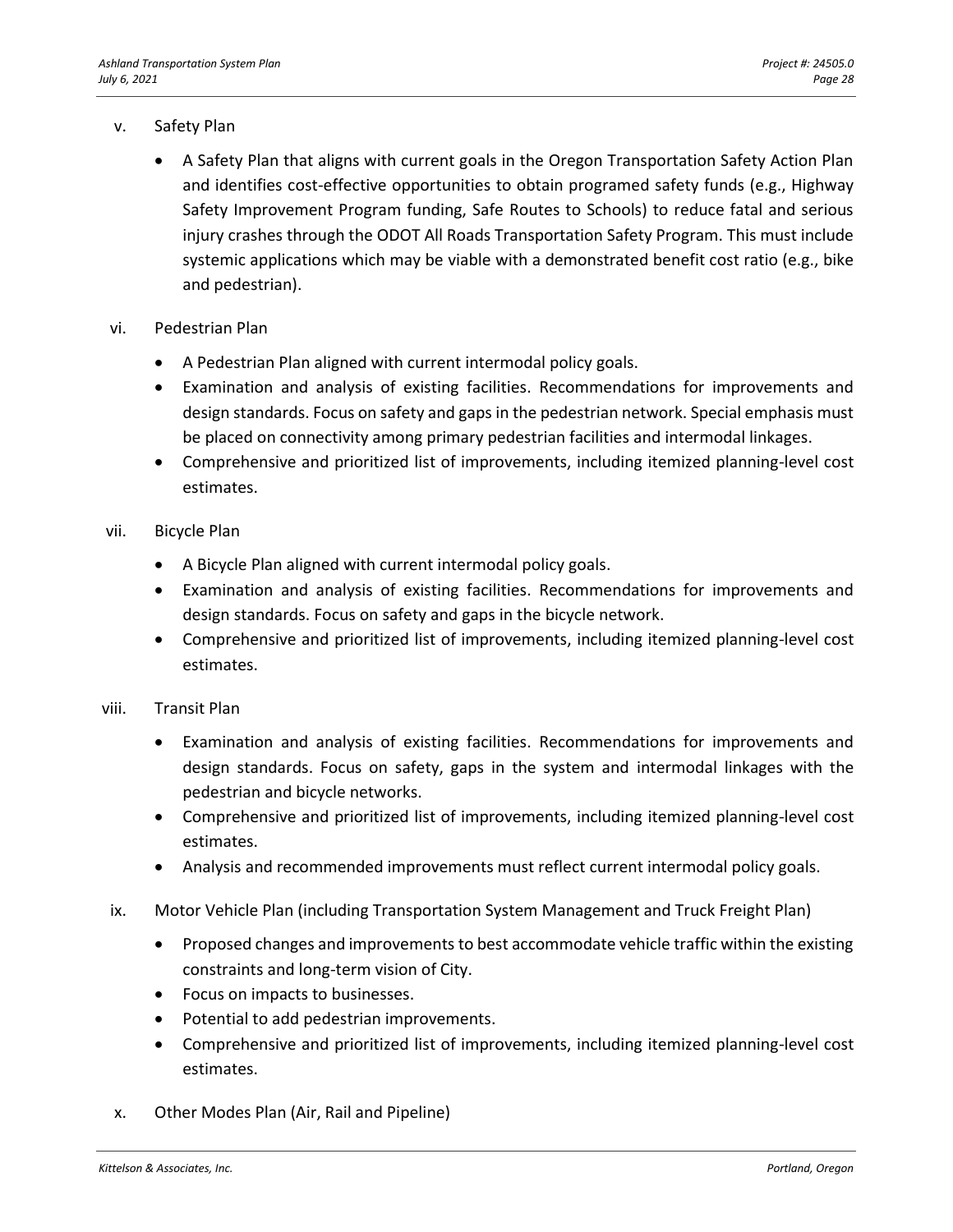- Survey of other transportation modes.
- Incorporate pertinent elements of the Ashland Airport Master Plan.
- xi. Funding and Implementation
	- Examination of historic funding sources and potential future funding sources.

Consultant shall submit Draft Updated TSP to PMT in electronic format for review and comment. Consultant shall revise Draft Updated TSP based on City comments. Consultant shall prepare and submit a revision to the TAC and CAC one week prior to Joint TAC and CAC Meeting #4.

## **7.2 Draft Implementing Ordinances**

As consistent with TGM guidance documents, Consultant shall prepare initial and revised Draft Implementing Ordinances, specifically amendments to City's Development Ordinance, necessary for implementing the Draft Updated TSP and its policies and recommendations. Amendments are expected to include:

- Street-width standards with the goal of narrowing streets for safety and economy.
- Right-size parking standards, looking for opportunities to decrease them.
- Traffic Impact Analysis requirements, which may reference ODOT standards or requirements of other similar cities in Oregon.
- State transportation planning requirements, including findings for the Transportation Planning Rules, to support adoption of Draft Updated TSP by City.

Consultant shall submit revised Draft Implementing Ordinances to the PMT. Consultant shall prepare a revision based on City and APM comments and submit to the TAC and CAC one week prior to Joint TAC and CAC Meeting #4.

## **7.3 Draft Findings**

City shall prepare Draft Findings addressing local ordinance requirements to support adoption of the Draft Updated TSP by City and provide to PMT.77.4 Advertising and Media

Consultant shall prepare a draft news release announcing updates on the Project, Joint TAC and CAC Meeting #4 and Draft Updated TSP for City finalization and distribution. Consultant shall produce and purchase print advertising for the news release to provide notice for the adoption hearings. Consultant shall place news release in local newspapers of record. Consultant shall also provide news release to community papers, city newsletters, community calendars or similar publications in smaller markets in the Project area. City shall post Advertisements on their social media accounts.

## **7.4 Advertising and Media**

Consultant shall prepare a draft news release announcing updates on the Project, Joint TAC and CAC Meeting #4 and Draft Updated TSP for City finalization and distribution. Consultant shall produce and purchase print advertising for the news release to provide notice for the adoption hearings. Consultant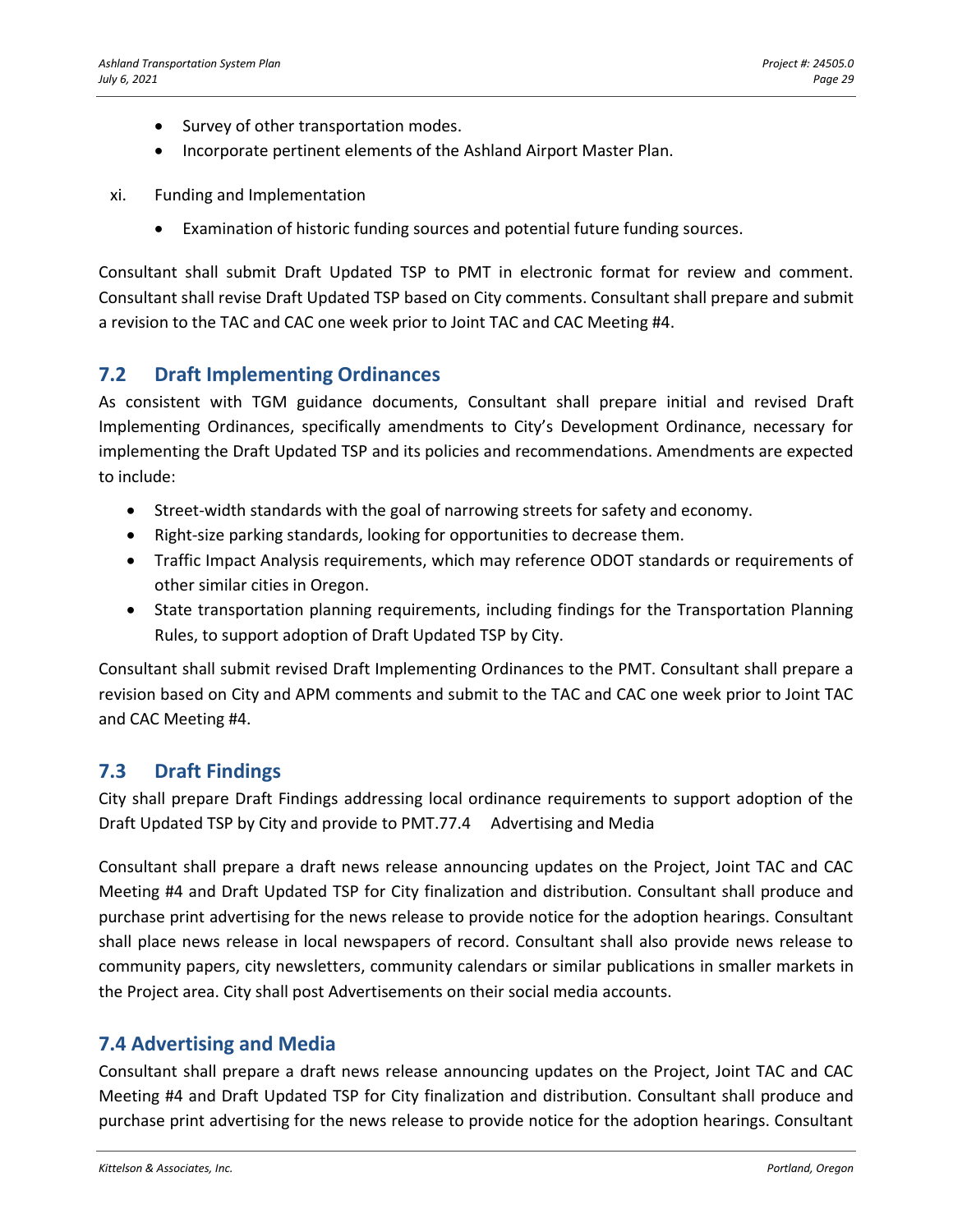shall place news release in local newspapers of record. Consultant shall also provide news release to community papers, city newsletters, community calendars or similar publications in smaller markets in the Project area. City shall post Advertisements on their social media accounts.

## **7.5 Stakeholder Emails**

Consultant shall prepare up to three stakeholder emails to the stakeholder database to provide updates on the Project, Joint TAC and CAC Meeting #4 and Draft Updated TSP.

## **7.6 Joint TAC and CAC Meeting #4**

City shall arrange and Consultant conduct Joint TAC and CAC Meeting #4. The purpose of Joint TAC and CAC Meeting #4 is to review and discuss the Draft Updated TSP and Draft Implementing Ordinances. Consultant shall prepare a meeting schedule, a written agenda, and supporting materials and meeting minutes afterwards.

#### *C7.6 Joint TAC and CAC Meeting #4 – In-person Meeting*

Pending changes to COVID 19 restrictions and City policy regarding in-person meetings, Joint TAC and CAC Meeting #4 may be held in Ashland and follow a similar format as indicated above.

## **7.7 Adoption Draft Updated TSP, Adoption Draft Implementing Ordinances and Final Findings**

Consultant shall revise the Draft Updated TSP, Draft Implementing Ordinances, and Draft Findings, incorporating comments received from the PMT, TAC and CAC.

## **7.8 Department of Land Conservation and Development Notice**

City shall submit a copy of the Adoption Draft Updated TSP and Draft Implementing Ordinances to the Department of Land Conservation and Development at least 35 days prior to the first evidentiary hearing as directed by Oregon Revised Statutes 197.610 and OAR 660-018-0020.

#### *City Deliverables*

- 7a Draft Findings (Subtask 7.3)
- 7b Advertising and Media (Subtask 7.4)
- 7c Joint TAC and CAC Meeting #4 (Subtask 7.6)
- 7d Department of Land Conservation and Development Notice (Subtask 7.8)
- 7e Review and Comment on Task 7 Deliverables

#### *Consultant Deliverables*

- 7A Draft Updated TSP (Subtask 7.1)
- 7B Draft Implementing Ordinances (Subtask 7.2)
- 7C Advertising and Media (Subtask 7.4)
- 7D Stakeholder Emails (Subtask 7.5)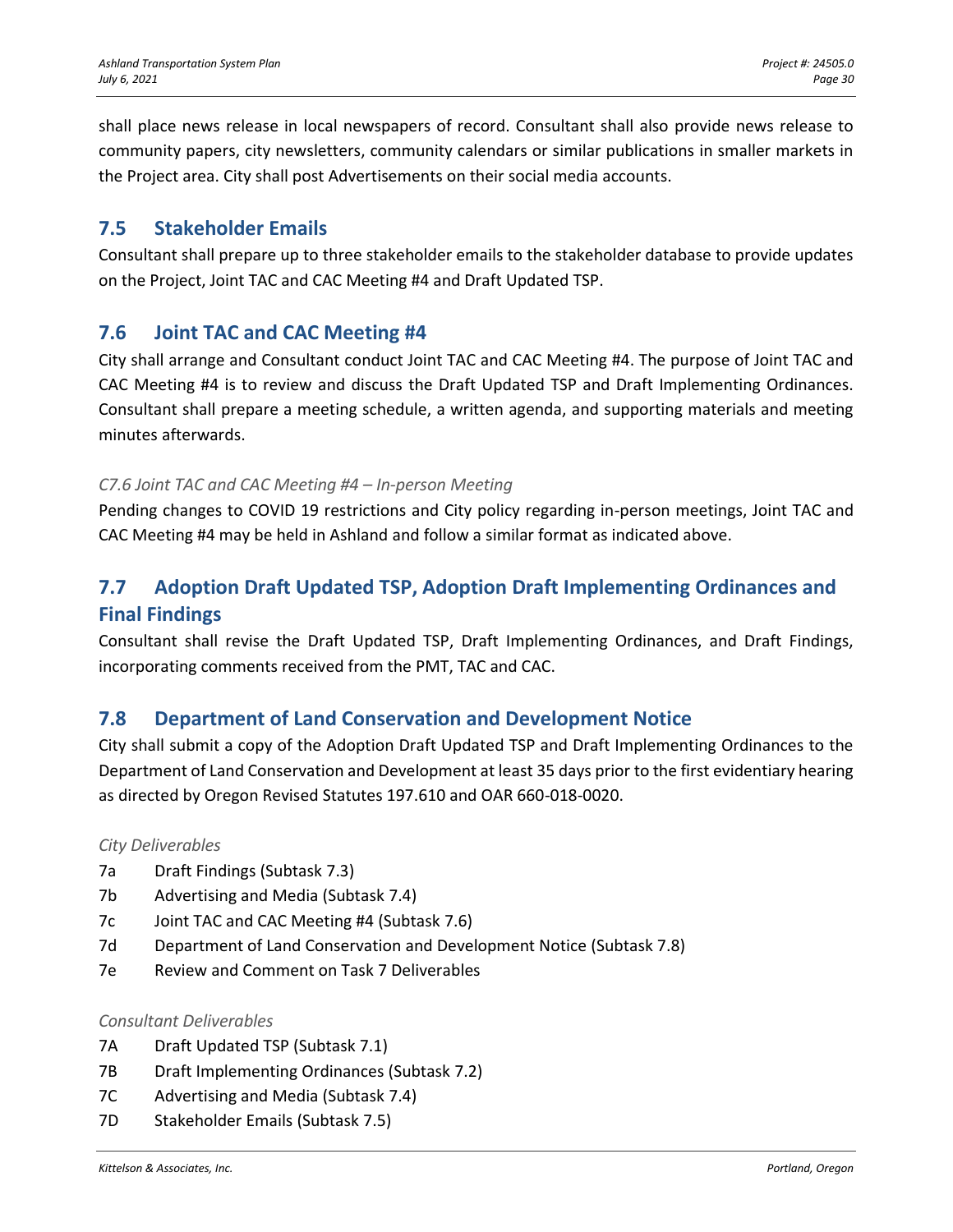- 7E Joint TAC and CAC Meeting #4 (Subtask 7.6)
- 7F Adoption Draft Updated TSP, Adoption Draft Implementing Ordinances and Final Findings (Subtask 7.7)

## **3.2.8 MAJOR TASK 8: ADOPTION PROCESS**

The purpose of this task is to navigate the adoption process through public hearings at the Planning Commission and City Council levels.

## **8.1 Transportation Commission Work Session #2**

City shall arrange and conduct Transportation Commission Work Session #2 for presentation of the Adoption Draft Updated TSP, Adoption Draft Implementing Ordinances, and Final Findings. Consultant shall attend Transportation Commission Work Session #2 to present documents and answer questions.

## **8.2 Joint Planning Commission and City Council Work Session #2**

City shall arrange and conduct Joint Planning Commission and City Council Work Session #2 for presentation of the Adoption Draft Updated TSP, Adoption Draft Implementing Ordinances, and Final Findings. Consultant shall attend Joint Planning Commission and City Council Work Session #2 to present documents and answer questions.

## **8.3 Transportation Commission Hearing**

City shall arrange and conduct the Transportation Commission Hearing for consideration of the Adoption Draft Updated TSP, Adoption Draft Implementing Ordinances, and Final Findings. Consultant shall attend hearing to present documents and answer questions.

## **8.4 Planning Commission Hearing**

City shall arrange and conduct the Planning Commission Hearing for consideration of the Adoption Draft Updated TSP, Adoption Draft Implementing Ordinances, and Final Findings. Consultant shall attend hearing to present documents and answer questions.

## **8.5 City Council Hearing**

City shall arrange and conduct City Council Hearing for consideration of Adoption Draft Updated TSP, Adoption Draft Implementing Ordinances, and Final Findings for approval and adoption. Consultant shall attend hearing to present documents and answer questions.

## **8.6 Final Updated TSP and Final Implementing Ordinances**

Consultant shall revise the Adoption Draft Updated TSP and Final Implementing Ordinances to reflect City Council actions. Consultant shall submit three bound "hard" copies and one electronic copy of the Final Updated TSP and Final Implementing Ordinances to City. City shall submit electronic copies of the adopted Final Updated TSP and Final Implementing Ordinances to the Department of Land Conservation